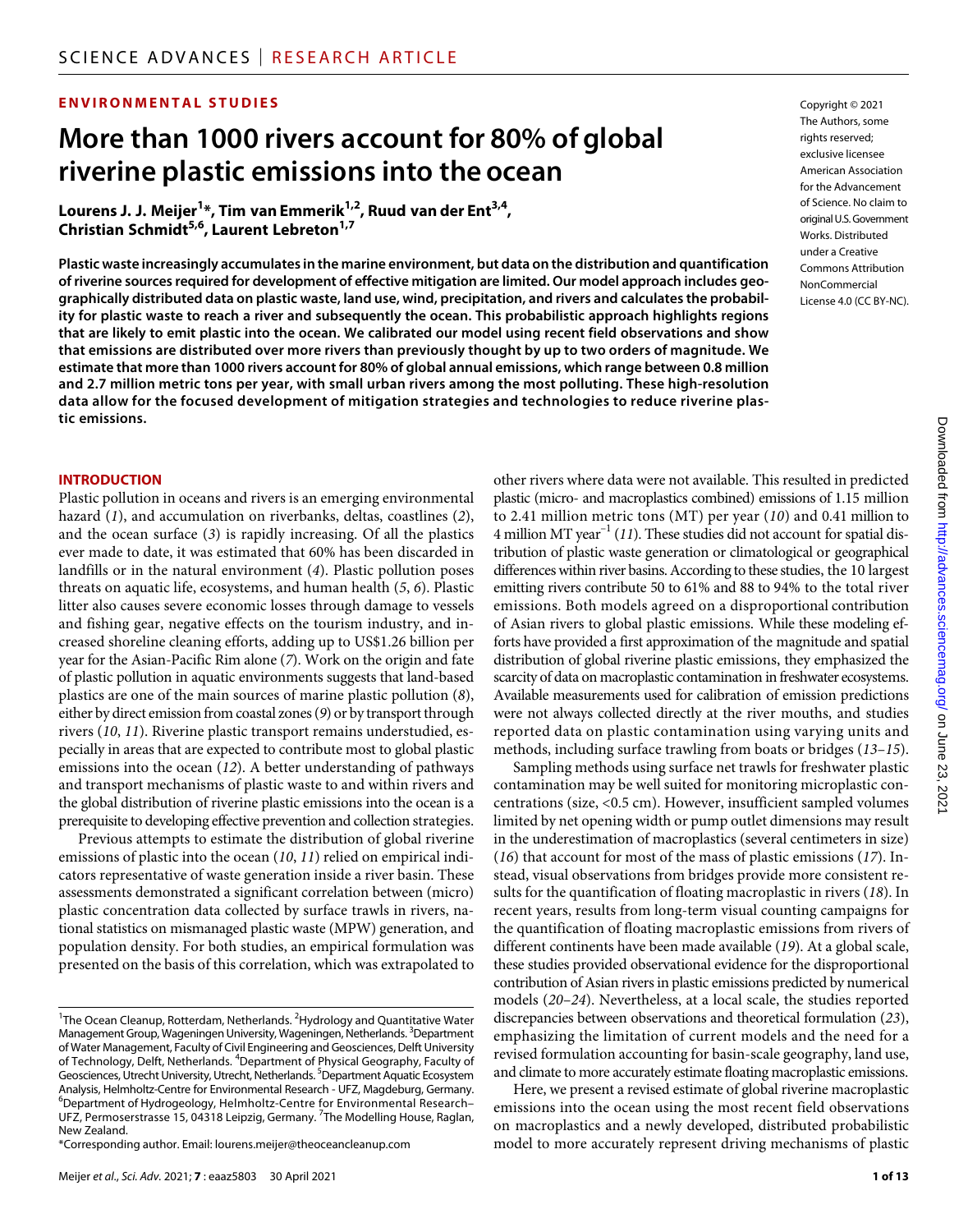transport (e.g., wind, runoff, and river discharge), differentiating between areas with different land use and terrain slope, and including plastic retention on land and within rivers. Microplastic transport is not included in this study. We derived probabilities for plastic waste to be transported from land to river and from river to sea from six different geographical indicators and generated a high-resolution  $(3 \times 3$ –arc sec cells) global map of the probability for waste discarded on land to reach the ocean within a given year. This information combined with the most recent estimates of MPW generation on land (*25*) allowed us to estimate the annual emissions of plastic from rivers into the ocean. We calibrated and validated our model against 136 recent field observation data points (*n* = 52 for calibration and  $n = 84$  for validation) of monthly riverine macroplastic transport from more than 67 rivers in 14 countries. We show how the consideration of transport probability for plastic within a river basin can highly increase or decrease the estimated emissions of the corresponding river into the ocean. At a global scale, this results in a considerably wider distribution of source points with large rivers contributing less to the total than expected, while urban rivers in South East Asia and West Africa are identified as the main hot spots for plastic emissions. We classified macroplastic-emitting rivers according to size, providing insight into which river class contains the highest number of rivers and the largest accumulative emissions. The classification and distribution of emission points provide a basis for development of mitigation strategies and technologies as well as a road map for upscaling existing mitigation technologies.

allows for the prediction of riverine plastic mass emissions  $M_E$  into the ocean. Probabilities are derived from physical and environmental characteristics including precipitation, wind, terrain slope, land use, distance to river, river discharge, and distance to the ocean. Precipitation and wind are included as mobilizing forces and differentiate between climate zones, while terrain slope and land use are included to reflect the probability to reach a river and account for differences in landscapes from which MPW is generated. Distance to river and distance to ocean include the geographical location of MPW generation in relation to the nearest river and ocean. The probability of MPW to reach the nearest river depends on the landscape and the distance between the location of generation and the river. We conducted an expert elicitation to constrain model parameters and explored the impact of parameters with sensitivity analyses. We calibrated and validated our model against 136 field measurements of monthly emissions of floating macroplastics from 67 different rivers, collected between 2017 and 2020. A Monte Carlo and one-at-a-time (OAT) sensitivity analyses were performed, showing correlations of individual parameters with model output and field observations. On the basis of the ratio of residuals between 125 observed and modeled locations, a confidence interval was constructed. Model predicted emission points could range within a factor of 4 with a 68% confidence interval and a factor of 10 with a 95% confidence interval.

# **Comparison with observations**

A dataset of monthly averaged plastic transport near the river mouth was constructed from literature case studies and observational reports. This dataset was divided into a dataset used for calibration and one for validation (tables S1 and S2, respectively). Data that were collected and published before March 2019 were used for the calibration. Data published or made available to us after March 2019 were used for the validation. These studies use standardized methods to observe and quantify macroplastic transport according

· Precipitation · Wind Transport to river  $P(R)$ · Land use · Slope · Distance to river Transport to ocean  $P(O)$ · Stream order **River discharge** · Distance to river mouth Probability of emission  $P(E)$ 惢 Mismanaged plastic waste (MPW) Output at the river mouth  $\overline{M}$ 

Fig. 1. Model framework. Plastic emission in a river mouth *M<sub>E</sub>* is computed by accumulating of MPW multiplied with the probability of waste leaking into the ocean, *P*(*E*) within a river basin. *P*(*E*) is constructed with *P*(*M*), *P*(*R*), and *P*(*O*), which contain physical processes accountable for MPW transport.

### **RESULTS**

#### **Study design**

In this study, we calculate the probability for MPW generated inside a river basin to leak into aquatic environments. When combined with spatial data on MPW generation (*25*), our framework (Fig. 1)

Mobilization P(M)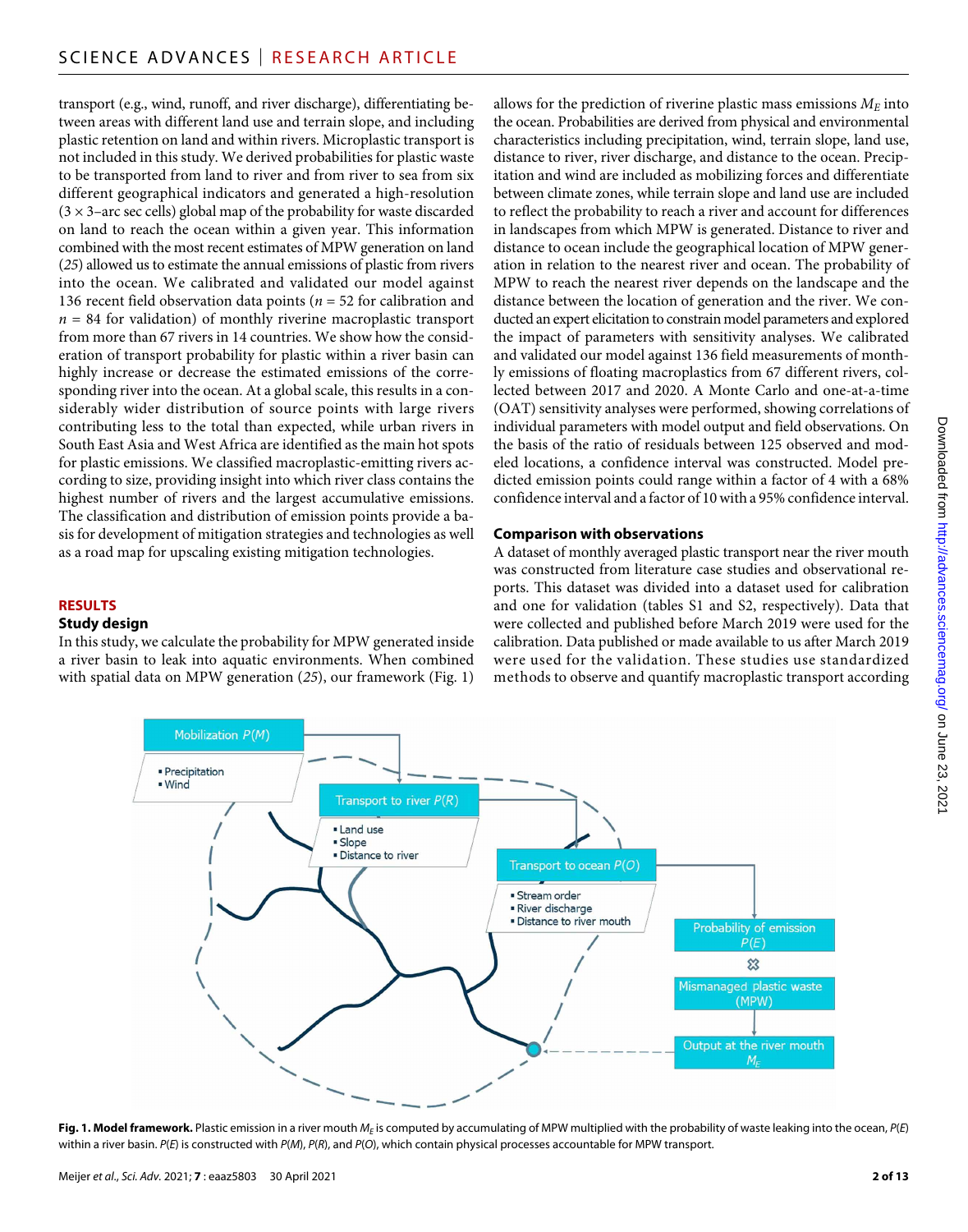or comparable to published approaches (*18*, *26*); see table S3 for details on observational and model-predicted riverine plastic emissions per month or per year.

Calibrated model results were compared with field observations, and a good order-of-magnitude relationship was demonstrated (coefficient of determination,  $r^2 = 0.71$ ,  $n = 51$ ). All model predictions are within one order of magnitude from observations (the Pasig River is on the border of one order of magnitude) (Fig. 2 and fig. S1), except for the Kuantan River. The Kuantan River is considered an outlier, with observed concentrations an order of magnitude lower than estimated by the model; when the Kuantan River is included in the model, the coefficient of determination  $r^2$  is 0.61 (table S4).

We validated (Fig. 2 and fig. S2) our model against 84 independent data points collected from literature on macroplastic observations or macroplastic correlated to microplastic observations. These data points originate from 51 rivers in six countries. We consider the Besos River (10 data points) an outlier because there are four weirs, which may act as a sink for plastics (*27*) directly upstream from the observation point (*28*). The remaining 74 validation data points are within one order of magnitude from the observed values,



**Fig. 2. Observations compared with modeled data for floating macrolitter emissions per river.** Regression analysis carried out with 136 records from 67 different rivers of different sizes spread across the globe. The dataset was split into a calibration (*n* = 52) and a validation (*n* = 84) dataset. The coefficient of determination of the logarithmic regression,  $r^2$ , is 0.71 for the calibration and 0.74 for the validation dataset. Symbols indicate midpoints of extrapolated measurements (MT month<sup>-1</sup>) on the *x* axis versus our best calibrated model prediction on the *y* axis. The horizontal whiskers indicate the upper and lower values reported for observational data (if published), and the vertical whiskers indicate the upper and lower value of the 68% confidence interval of model predictions. The dark blue symbols correspond to data points used for calibration, and light blue symbols represent the validation data points, while the symbol (triangle, circle, and square) indicates the continent from where the location originates. The logarithm of both the measurements and the model results is presented here. The dotted gray lines represent one-order-ofmagnitude deviation from the *x* = *y* line in the middle. The Kuantan and Besos rivers (indicated in red) are outliers with more than one order of magnitude difference compared with observational results.

and our model predictions demonstrated a better correlation than during the calibration exercise (coefficient of determination,  $r^2 = 0.74$ ,  $n = 74$ ). A separate validation graph (fig. S3) shows the results where 39 Japanese prefectures are merged into one single data point. This illustrates that the validation results are not biased by the inclusion of many points from one single country  $(r^2 = 0.84)$ .

#### **Global distribution ofriverine plastic emissions**

Of the total 100,887 outlets of rivers and streams included in our model, we found that 31,904 locations emit plastic waste into the ocean, leaking in 1.0 (0.8 to 2.7) million MT into the marine environment in 2015. Rivers are included in the model if the annual average discharge is more than 0.1  $\mathrm{m}^{3}\,\mathrm{s}^{-1}$  and counted as a plasticemitting river if the annual plastic emissions are more than 0.1 MT year<sup>-1</sup>. Our model reveals that emissions are more widely distributed between contributing rivers with 1656 (range of 1348 to 1668 based on best calibrated lower and upper scenarios) rivers accountable for 80% of the global emissions against previously reported 47 and 5 rivers (Fig. 3A) (*10*, *11*). In this study, we calculated a high-resolution distribution ( $3 \times 3$  arc sec) of probability  $P(E)$  for waste discarded on land to reach the ocean. *P*(*E*), with a global average of 0.4%, varied considerably between 0% for land-locked regions and up to 80% for coastal urban centers located near a river. When combined with distribution of waste generation on land, emission probabilities greatly increased the number of estimated riverine emission locations. This resulted in a considerably different ranking of the largest contributing rivers compared with previous assessments (top 50 rivers presented in table S5), as well as predicting the emergence of small rivers in the top ranking, for example, the Klang River in Malaysia.

On the basis of recent field observations and by considering probabilities of transport of plastic waste on land at high resolution within a river basin, we showed that land use, distance from waste generation to the nearest river, and coastline play a more important role than the size of the river basin itself. Hence, coastal cities associated with urban drainage and paved surfaces presented the highest emission probabilities, particularly in regions with high precipitation rates. On average, river basins with the dominant land use "artificial surfaces" are calculated to have a larger probability to emit plastic into the ocean than river basins with predominantly "cultivated land" (13 and 2%, respectively) and are observed and modeled to emit larger fractions of plastic waste into the ocean (15 and 3%, respectively) (see tables S6 and S7). To illustrate this, we compare the Ciliwung River, Indonesia and the Rhine River, Western Europe. The Ciliwung River basin on Java, which is much smaller than the Rhine River basin (respectively, 591 km $^2$  versus 163,000 km $^2$ ) and with less total generation of plastic waste (respectively, 19,590 MT year<sup>-1</sup> versus 34,440 MT year<sup>-1</sup>), emits two orders of magnitude more plastic into the ocean (308 MT year−1 observed and 205 MT year−1 modeled for the Ciliwung River, and 3 MT year<sup>-1</sup> observed and 5.4 MT year−1 modeled for the Rhine River). This difference is caused by the differences in geometry and climate between the two river basins and the spatial distribution of waste generation. In the Ciliwung River basin, waste is generated at 1 km from the river network on average and 29 km from the ocean. Waste generation in the Rhine River occurs, on average, at a much greater distance from the river network and the ocean with an average of 5 and 1021 km from the river network and the ocean, respectively. Moreover, the annual precipitation (*29*) in the Ciliwung River basin is more than 2.5 times larger than for the Rhine River basin (2445 mm year<sup>-1</sup> against 950 mm year<sup>-1</sup>),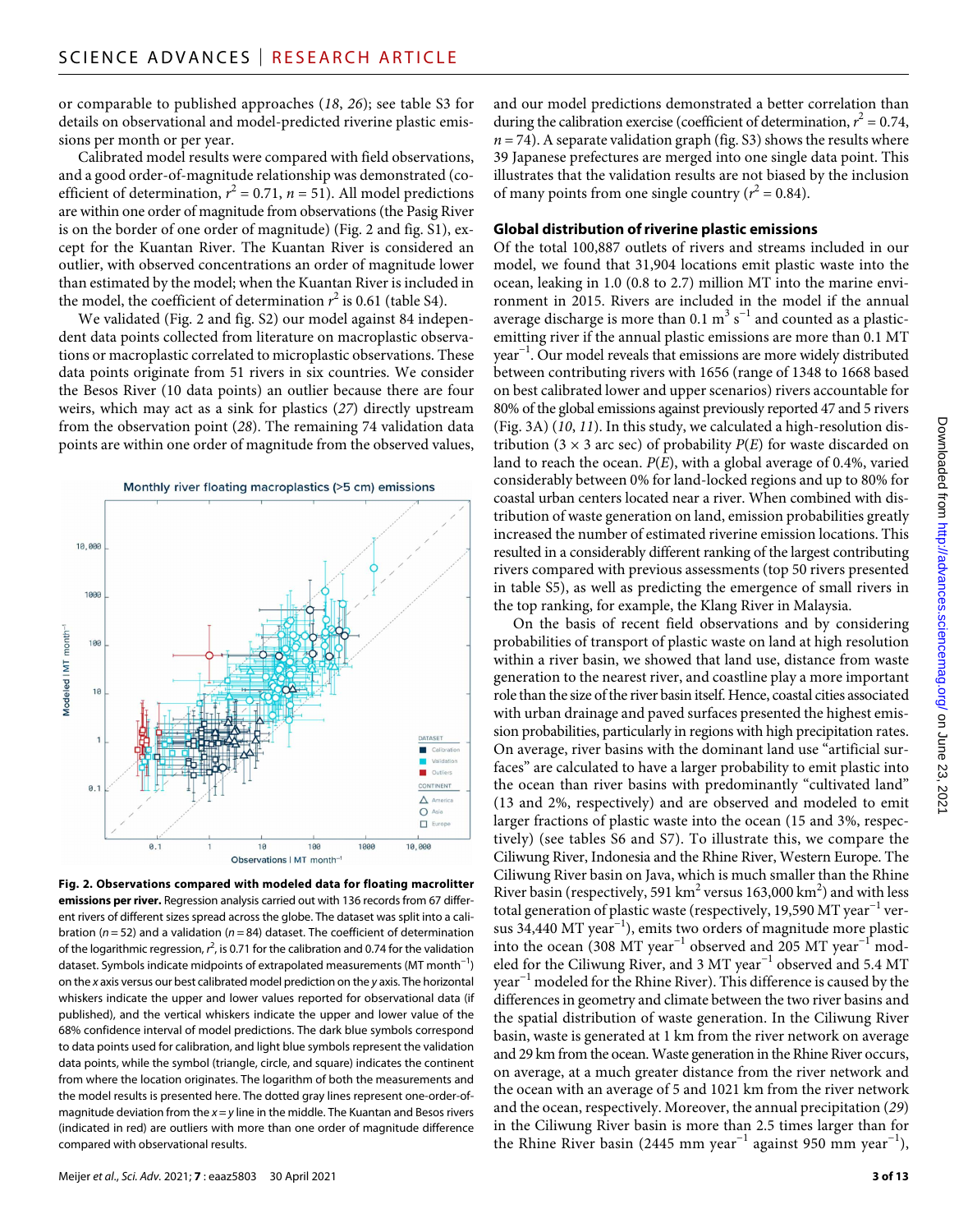

**Fig. 3. Global distribution of riverine plastic emission into the ocean. (A) Contribution of plastic emission to the ocean (***M<sub>F</sub>***) (***y* **axis) is plotted against the logarithm of** the number of rivers accountable for that contribution (*x* axis), for previous studies and this study. (**B**) Distribution of 1656 rivers accountable for 80% of emissions over five discharge classes (*x* axis). Each river is represented by a dot. Within a discharge class, the position of a river (dot) is determined by the plastic emission (*y* axis). The boxes contain 50% (Q1 until Q3) of the data, and the solid horizontal line in the box is the median, while the dotted horizontal line represents the average emission per river within the discharge class.

further increasing the mobilization of plastic waste. The resulting average probability of waste to reach the river mouth for the Ciliwung River basin was 15.7% versus 0.04% for the Rhine.

We divided the 1656 rivers accountable for 80% of emissions over five river discharge,  $Q(m^3 s^{-1})$ , classes (Figs. 3B and 4A). The first class contains rivers with *Q* < 10  $\text{m}^3$  s<sup>-1</sup>; the second class with 10  $\text{m}^3$  $\rm s^{-1}$  < *Q* < 100  $\rm m^3$   $\rm s^{-1}$ ; the third class with 100  $\rm m^3$   $\rm s^{-1}$  < *Q* < 1000  $\rm m^3$  $s^{-1}$ ; the fourth class with 1000 m<sup>3</sup>  $s^{-1}$  < *Q* < 10,000 m<sup>3</sup>  $s^{-1}$ ; and the fifth class with  $Q > 10,000 \text{ m}^3 \text{ s}^{-1}$ . We found that the 830 rivers in the first class combined account for 30% of global emissions. Middlesized rivers, 582 and 211 in classes 2 and 3, respectively, combined account for 47%. Both in number (27 and 6 rivers in classes 4 and 5, respectively) and in combined emissions (2 and 1%, respectively), the large rivers account for a relatively small fraction. The remaining 20% of emissions is divided over 30,248 rivers of varying size and low (<92 MT year<sup>-1</sup>) emissions per river. Our results therefore suggest that focusing on implementing mitigation measures in smallto medium-sized rivers already could considerably reduce plastic emissions.

# **Predicting national emissions and potential for plastic waste leakage into the ocean**

We estimated that 1.5% (range, 1.2 to 4.0%) of the 67.5 million MT (*25*) of total globally generated MPW enters the ocean within a year. However, on a national level, the fraction of discarded waste entering the ocean differs considerably between countries (Fig. 4B). Our results indicate that countries with a relatively small land surface area compared to the length of their coastline and with high precipitation rates are more likely to emit ocean plastics (table S8). Particularly, for areas in the Caribbean such as the Dominican Republic and tropical archipelagos such as Indonesia or the Philippines, this results in a higher ratio of discarded plastic waste leaking into the ocean, respectively, 3.2, 6.8, and 8.8%. The plastic emissions of these countries are therefore disproportionally higher compared to countries with similar MPW concentrations but different geographical and climatological conditions. For example, Malaysia generates more than 10 times less MPW than China (0.8 million MT year−1 in Malaysia against 12.8 million MT year−1 in China); however, the fraction of total plastic waste reaching the ocean is 9.0% for Malaysia and only 0.6%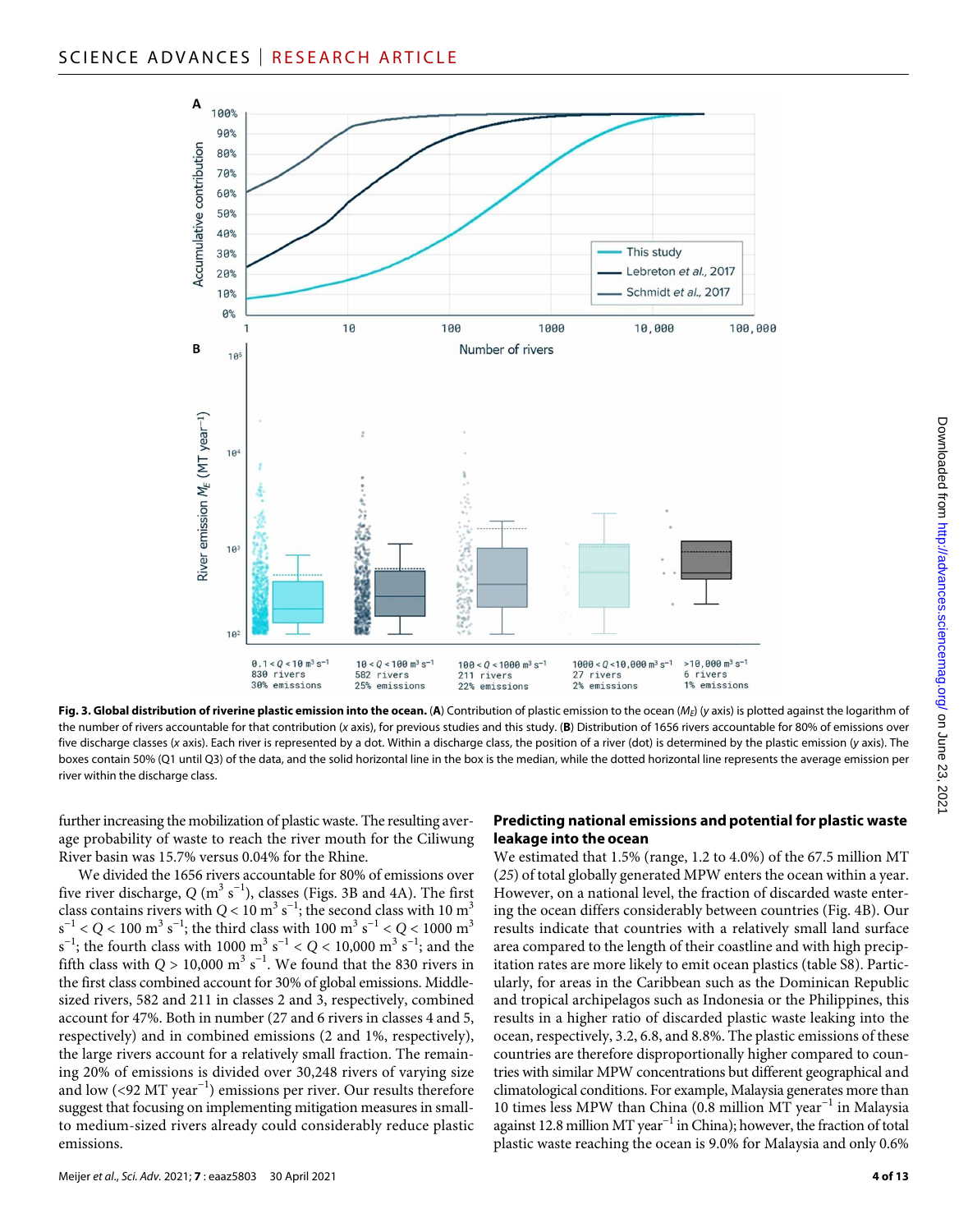

**Fig. 4. Global emissions of plastic into the ocean.** (**A**) The geospatial distribution of plastic entering the ocean through rivers. The 1656 rivers accountable for 80% of the total influx are presented. The gray shading indicates the probability for plastic entering the ocean [*P*(*E*)] on a 10 × 10–km resolution. (**B**) Total emitted plastic into the ocean *ME* per country divided by the national generation of MPW, globally ranging between 0 and 20%. (**C**) Total emitted plastic into the ocean ME (MT year−1) per country.

for China. The largest contributing country estimated by our model was the Philippines with 4820 rivers emitting 356,371 MT year<sup>-1</sup> (8.8% of the total generated MPW in the country), followed by India with 126,513 MT year−1 (1.0% of total generated MPW through 1169 rivers), Malaysia with 73,098 MT year<sup>-1</sup> through 1070 rivers, and China with 70,707 MT year−1 through 1309 rivers (see Table 1 and Fig. 4C).

#### **DISCUSSION**

Our study predicts that riverine plastic emissions into the ocean are distributed across a much larger number of rivers than reported in previous modeling studies. The number of rivers responsible for 80% of global emissions (1656 in this study) is one to two orders of magnitude higher than previously reported [47 rivers (*10*) and 5 rivers (*11*)]. An important difference is that in previous studies, MPW was

lumped within a river basin, leading to disproportionally high predictions of plastic emissions for large rivers while smaller rivers may have been underestimated. In this study, we considered the spatial variability of MPW generation within a river basin and introduced climate and terrain characteristics to differentiate the probability for waste to leak into rivers and subsequently the ocean. Therefore, MPW near a river and near the coast has a relatively high probability of entering the ocean, while MPW far upstream in a basin has a lower probability of entering the ocean. By considering these parameters, relatively small yet polluted river basins contribute proportionally more compared to large river basins with equal amounts of MPW generation within the river basins. Cities such as Jakarta and Manila are drained by relatively small rivers, yet observations and our model suggest that these rivers contribute more than rivers such as the Rhine or the Seine, for which the MPW generation is similar yet located further upstream.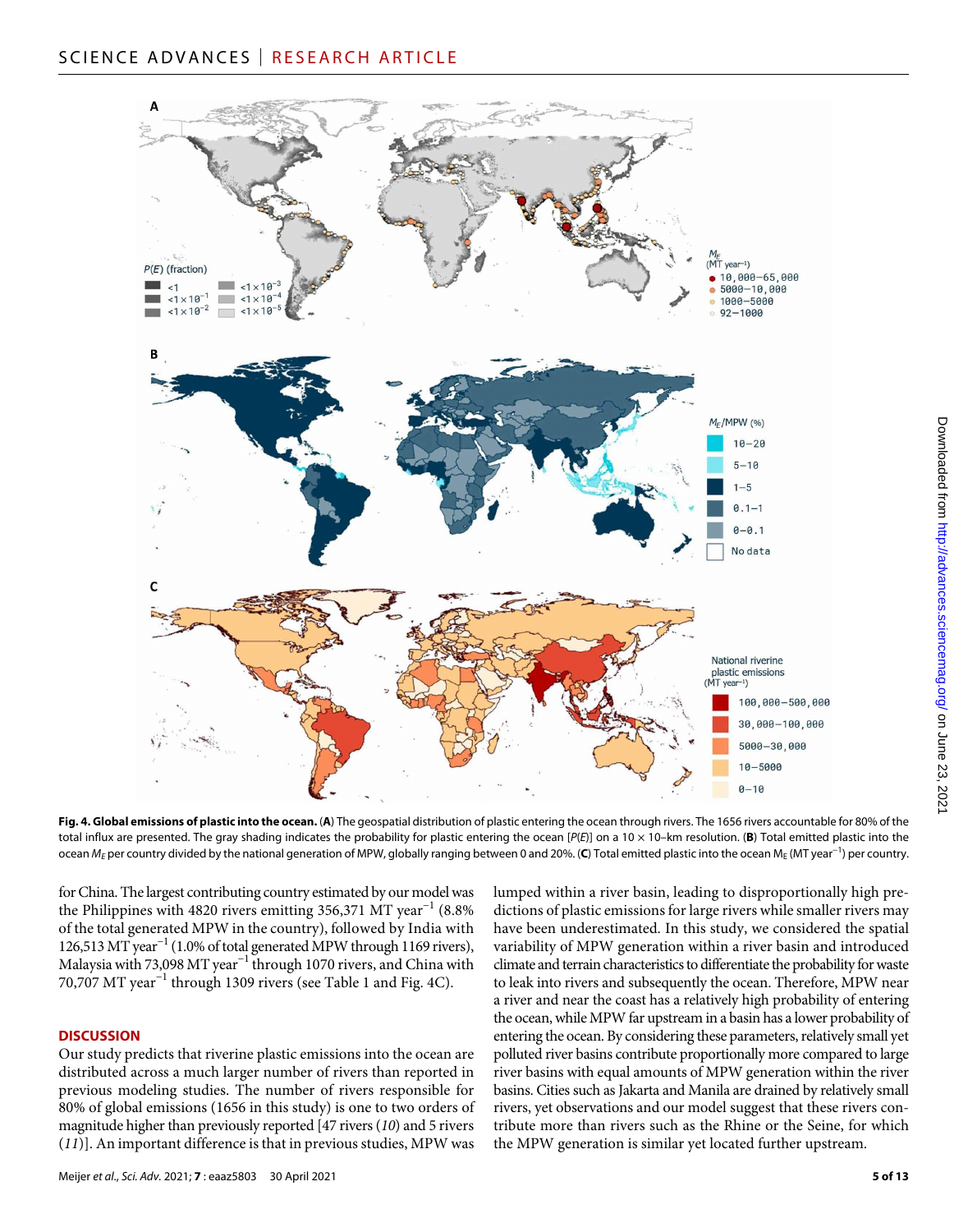Table 1. Country statistics. Top 20 countries ranked according to annual plastic emission  $M_E$  into the ocean, as calculated in this study. The third column contains the annual MPW generated in each country. The fourth column contains the fraction (%) of MPW reaching the ocean (calculated by dividing national *ME* by MPW) within a year. The fifth column contains the country averaged probability for a plastic particle to reach the ocean within a year, *P*(*E*). This sixth column contains the number of rivers accountable for national emission  $M_F$ , and the last column holds the number of rivers for a country that contribute to the global 80% riverine plastic emission (emitted by 1656 rivers in total).

| Country            | $M_E$ (MT year <sup>-1</sup> ) | MPW $[MT year^{-1}]$ | <b>Ratio of MPW to</b><br>ocean ( $M_E$ per<br>MPW) | <b>Average emission</b><br>probability P(E)<br>(%) | <b>Number of rivers</b><br>contributing to<br>100% $M_F$ | <b>Number of rivers</b><br>contributing to<br>$80\%$ $M_F$ |
|--------------------|--------------------------------|----------------------|-----------------------------------------------------|----------------------------------------------------|----------------------------------------------------------|------------------------------------------------------------|
| Global             | $1.0 \times 10^6$              | $6.8 \times 10^7$    | 1.5%                                                | 0.4%                                               | 31,904                                                   | 1656                                                       |
| Philippines        | $3.6 \times 10^{5}$            | $4.0 \times 10^{6}$  | 8.9%                                                | 7.2%                                               | 4820                                                     | 466                                                        |
| India              | $1.3 \times 10^{5}$            | $1.3 \times 10^{7}$  | 1.0%                                                | 0.5%                                               | 1169                                                     | 211                                                        |
| Malaysia           | $7.3 \times 10^{4}$            | $8.1\times10^5$      | 9.0%                                                | 4.4%                                               | 1070                                                     | 105                                                        |
| China              | $7.1 \times 10^{4}$            | $1.2 \times 10^{7}$  | 0.6%                                                | 0.2%                                               | 1309                                                     | 139                                                        |
| Indonesia          | $5.6 \times 10^{4}$            | $8.2 \times 10^{5}$  | 6.8%                                                | 4.4%                                               | 5540                                                     | 105                                                        |
| Myanmar            | $4.0\times10^4$                | $9.9 \times 10^{5}$  | 4.0%                                                | 1.7%                                               | 1596                                                     | 71<br>.                                                    |
| <b>Brazil</b>      | $3.8 \times 10^{4}$            | $3.3 \times 10^{6}$  | 1.1%                                                | 0.2%                                               | 1240                                                     | 75                                                         |
| Vietnam            | $2.8 \times 10^{4}$            | $1.1 \times 10^{6}$  | 2.5%                                                | 1.6%                                               | 490                                                      | 68                                                         |
| Bangladesh         | $2.5 \times 10^{4}$            | $1.0 \times 10^{6}$  | 2.4%                                                | 2.3%                                               | 588                                                      | 36                                                         |
| Thailand           | $2.3 \times 10^{4}$            | $1.4 \times 10^{6}$  | 1.7%                                                | 0.9%                                               | 624                                                      | 48                                                         |
| Nigeria            | $1.9 \times 10^{4}$            | $1.9 \times 10^{6}$  | 1.0%                                                | 0.4%                                               | 301                                                      | 25                                                         |
| Turkey             | $1.4 \times 10^{4}$            | $1.7 \times 10^{6}$  | 0.9%                                                | 0.4%                                               | 659                                                      | 29                                                         |
| Cameroon           | $1.1 \times 10^{4}$            | $5.8 \times 10^{5}$  | 1.8%                                                | 0.5%                                               | 176                                                      | 14                                                         |
| Sri Lanka<br>.     | $9.7 \times 10^{3}$            | $1.6 \times 10^{5}$  | 6.2%                                                | 3.4%                                               | 147                                                      | 16                                                         |
| Guatemala          | $7.1 \times 10^{3}$            | $3.1 \times 10^{5}$  | 2.3%                                                | 1.7%                                               | 79                                                       | 16                                                         |
| Haiti              | $6.9 \times 10^{3}$            | $2.4 \times 10^{5}$  | 2.9%                                                | 3.0%                                               | 233                                                      | 22                                                         |
| Dominican Republic | $6.3 \times 10^{3}$            | $1.9 \times 10^{5}$  | 3.2%                                                | 2.6%                                               | 186                                                      | 11                                                         |
| Venezuela          | $6.0 \times 10^{3}$            | $6.7 \times 10^{5}$  | 0.9%                                                | 0.4%                                               | 224                                                      | 11                                                         |
| Tanzania           | $5.8 \times 10^{3}$            | $1.7 \times 10^{6}$  | 0.3%                                                | 0.2%                                               | 102                                                      | 8<br>.                                                     |
| Algeria            | $5.8 \times 10^{3}$            | $7.6 \times 10^{5}$  | 0.8%                                                | 0.1%                                               | 109                                                      | 20                                                         |

The results from this study are important for the prioritization and implementation of mitigation strategies. The large number of emission points predicted by our model calls for a global approach to prevent, reduce, and collect macroplastic waste in aquatic environments instead of focusing on just several rivers. Furthermore, our results suggest that small- and medium-sized rivers account for a substantial fraction of global emissions. Predicted emissions presented in this study suggest that, besides the annual plastic emissions into the ocean, most plastic waste (98.5%) remains entrapped in terrestrial environments where it accumulates and progressively pollutes inland (aquatic) ecosystems. As most MPW is generated and remains on land, prevention and mitigation regulations for land-based waste reduction, collection, and processing as well as cleanups will naturally yield the largest impact on reducing the emissions of plastic into the ocean.

Understanding the total annual global riverine plastic emissions into the oceans is an important input for mass balance exercises and mapping the severity and fate of macroplastic pollution in the ocean. We calculated the annual global emissions to be between 0.8 million and 2.7 million MT. This in the same order of magnitude as previous river emission assessments, which estimated 1.15 million to 2.41 million MT (*10*) and 0.41 million to 4 million MT (*11*) for global riverine plastic emissions. However, a wider distribution of emission

Meijer *et al*., *Sci. Adv.* 2021; **7** : eaaz5803 30 April 2021

points in this study led to a new ranking of top contributing rivers, where the Pasig in the Philippines is now the most polluting river. It is good to note that, in comparison with the observational data from the Pasig river, the model overestimates the plastic emissions for this river; however, measurements were taken at the end of an unusually dry season (2019). This highlights the importance of including more detailed temporal variations in future model and observational studies, as well as the fact that model predictions could vary up to a factor of 10 (with 95% confidence) from field observations. Confidence intervals (95%) are therefore included in the list of the 50 most plastic-emitting rivers (table S5). The Yangtze River, which was previously estimated as the highest plastic-emitting river (*10*, *11*), is now ranked 64th by our model. The Yangtze catchment is one of the biggest river basins with a very high total amount of MPW generation. However, the distance from MPW generation to the river and to the ocean is considerable as well. Therefore, according to our model, only a relatively small fraction of MPW reaches the Yangtze River and even a smaller fraction subsequently reaches the ocean. It is important to note that we calibrated our model against visual observations of macroplastics (>0.5 cm in size) and, therefore, we are not considering microplastic transport. Global riverine microplastic emissions are estimated to be several orders of magnitude lower (*17*) than our macroplastic emission estimate (47,000 MT/year, for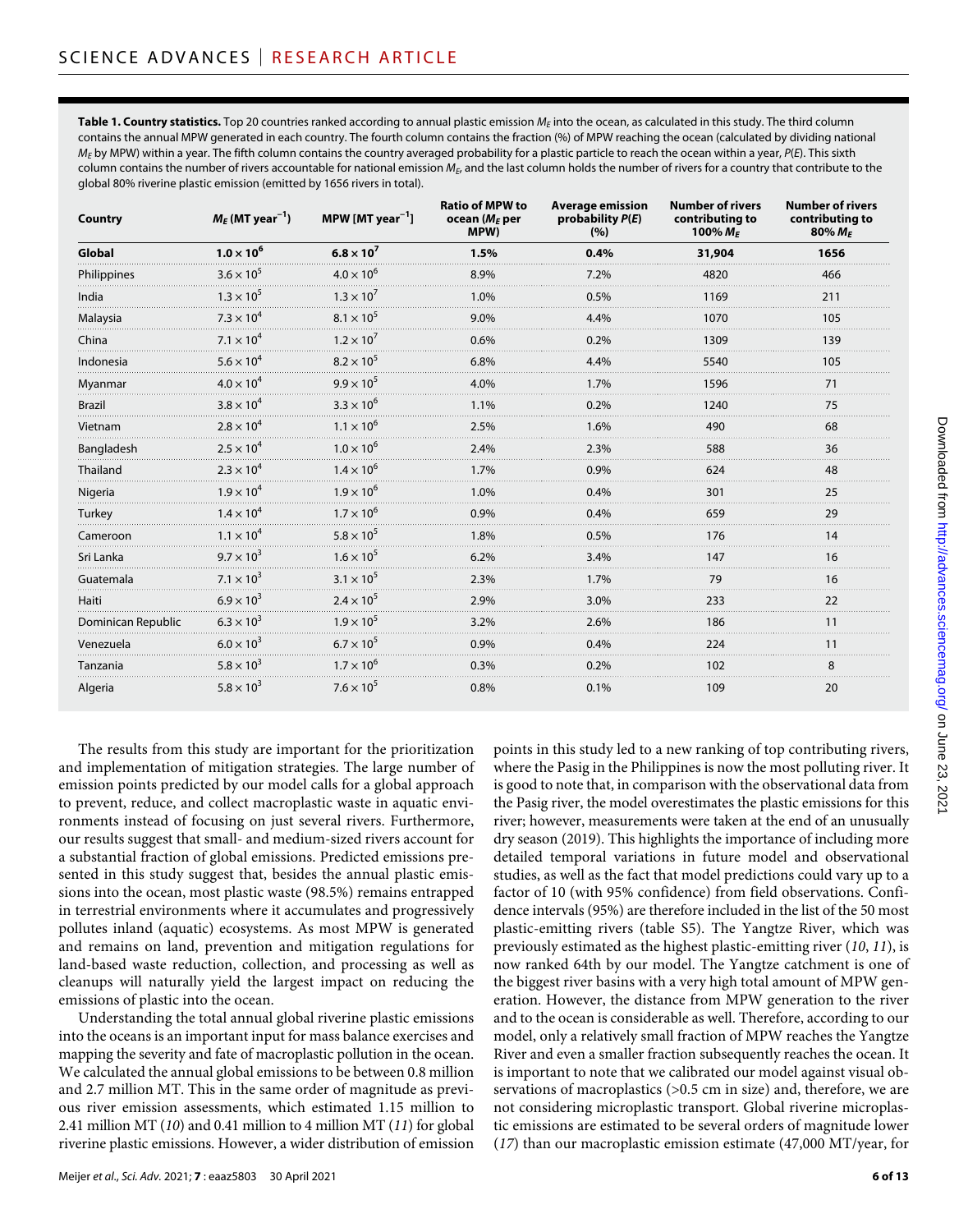a recent past scenario). Although plastic observations are extrapolated to the entire water column, our model does not include riverbed transport of plastic waste. Hence, our global riverine emission estimate can be considered conservative in the sense that it likely underestimates the total flux. We note that our estimated range for emissions in 2015 is one order of magnitude lower than a previous prediction for plastic waste inputs from land into the ocean (*9*) for 2010 (range, 4.8 million to 12.7 million MT year<sup>-1</sup>). This study did not specify a transport mechanism and includes all emissions into the ocean and not only riverine emissions, which emphasizes the uncertainty related to estimating plastic waste generation and emissions as well as the need for additional ground truth data.

Previous studies (*10*, *11*) on global river emissions of plastic in the ocean were mainly calibrated against data collected in European and North American rivers. Following the recommendations from these studies, we included more data from South East Asian rivers to refine our model predictions. The difference between observed and calibrated modeled emissions is within one order of magnitude for 51 of 52 observational data points. Our model validation against 84 observed emissions yields 74 of 84 data points within one order of magnitude, with a clear explanation (four weirs upstream) for the 10 data points outside one order of magnitude. Given the uncertainty in observational accuracy and MPW data, we consider this an acceptable result and a major improvement compared to the performance of previous models. This study is limited to monthly average and annual emissions intended for the quantification of global riverine plastic transport and river-to-river comparisons. We expect temporal variations in discharge, and especially floods, to have a large impact on macroplastic mobilization and transport, as was found for microplastics (*30*). Therefore, future studies should include a higher resolution for temporal hydrological variations, aimed at better accounting for extreme events such as floods and quantifying their contribution to emissions. The model parameters chosen for this study are based on expert elicitation and calibration on field observations. More research and data are required to improve and validate the established relationships in this study. It is important to note that this study does not differentiate between types and characteristics of plastic waste. Mobilization, transportation likelihood, and buoyancy may be influenced by plastic particle properties such as shape, weight, and density. Therefore, the transport of plastic of different types and sizes should be differentiated in future assessments. Our global model does not include changes in national waste management policies nor the contributions of the informal recovery sector. It is good to note that the input MPW has a great impact on the results. Future research into plastic waste generation, practices, and distribution could substantially improve the accuracy of the model output. We also do not consider the presence of regulating structures in rivers such as dams, weirs, or trash racks and local extraction efforts, which have been reported to act as sinks for macroplastics (*27*). Depending on the operational characteristics, artificial structures in rivers, such as dams, may have a substantial impact on the downstream transport of plastics (*10*). We acknowledge the need for local modeling and observational studies to better address local conditions. The sensitivity analysis shows that the model is sensitive to changes in the probability for plastic waste to be transported 1 km downstream in a river. Future fieldwork aimed at measuring the trajectory (distance traveled downstream in time) of plastic particles in rivers is recommended. The uncertainty in parameter values should be minimized by conducting extensive monitoring

campaigns on plastic mobilization and transport behavior rather than extensive calibration. Population densities, waste management practices, and consumption patterns are subject to change, leading to a varying generation of MPW (*25*). Ongoing efforts to improve global datasets on land cover, precipitation, and elevation continue to deliver more accurate input datasets. Our probabilistic modeling approach and framework allow for the inclusion of these improved datasets and benefit from parameterizations derived from local models with high-resolution temporal and spatial data on plastic transport and hydrology.

Our results include a global dataset of 31,904 locations representing river mouths and their estimated emissions. It is important to consider that emission values of individual rivers predicted by our best calibrated model may vary around a factor of 4 (68% confidence range) to a factor of 10 (95% confidence interval) from field observations. These data will be publicly available for researchers, policymakers, and citizens to identify and address the nearest polluting river. Insights from this study should be combined with local field studies and local context from various scientific fields to effectively address plastic pollution in rivers and design and implement mitigation measures and strategies.

#### **MATERIALS AND METHODS Model formulation**

The probability *P*(*E*) for plastic waste, discarded on land, to be emitted into the ocean is constructed from the probability of intersection of three events: *M* (mobilization on land), *R* (transport from land to a river), and *O* (transport from the river to the ocean)

$$
P(E) = P(M \cap R \cap O) = P(M) \times P(R) \times P(O)
$$
 (1)

For each  $3 \times 3$ –arc sec grid cell, the amount of plastic waste leaking into the ocean is therefore calculated by multiplying the probability  $P(E)$  with the total amount of generated MPW mass (kg year<sup>-1</sup>) within the cell. The total annual emission  $M_E$  of plastic into the ocean from a river is then computed by accumulating this product for all *n* grid cells contained in the river basin

$$
M_E = \sum_n \text{MPW} \times P(E) \tag{2}
$$

Similarly to sediment (*31*) and debris (*32*), plastic waste may be mobilized during events of rainfall (*33*) where surface runoff accumulates and entrains plastic waste over the surface. Larger rainfall events may trigger buoyant transport of plastic litter. The amount of runoff, which is a fraction of rainfall, can vary depending on the land use, characteristics of the rain event, temporal variability of rainfall, and its distribution over the year. These variations can have a substantial impact on runoff and, therefore, on plastic transport triggered by rainfall. The relationship between runoff and plastic transportation, including hydrological thresholds, can be different depending on river basin characteristics. In this study, we focus on spatial variability and differentiation. For this study, we assume that annual wind and precipitation data are a good proxy for transport and mobilization probability. Global precipitation analysis suggests that areas with higher total annual precipitation also experience more frequent and intense rainfall events (*34*). In areas with little or no rainfall, wind can still mobilize and transport littered plastic waste on land, particularly from open-air landfills (*35*). Previous studies have reported positive correlations between both wind and rainfall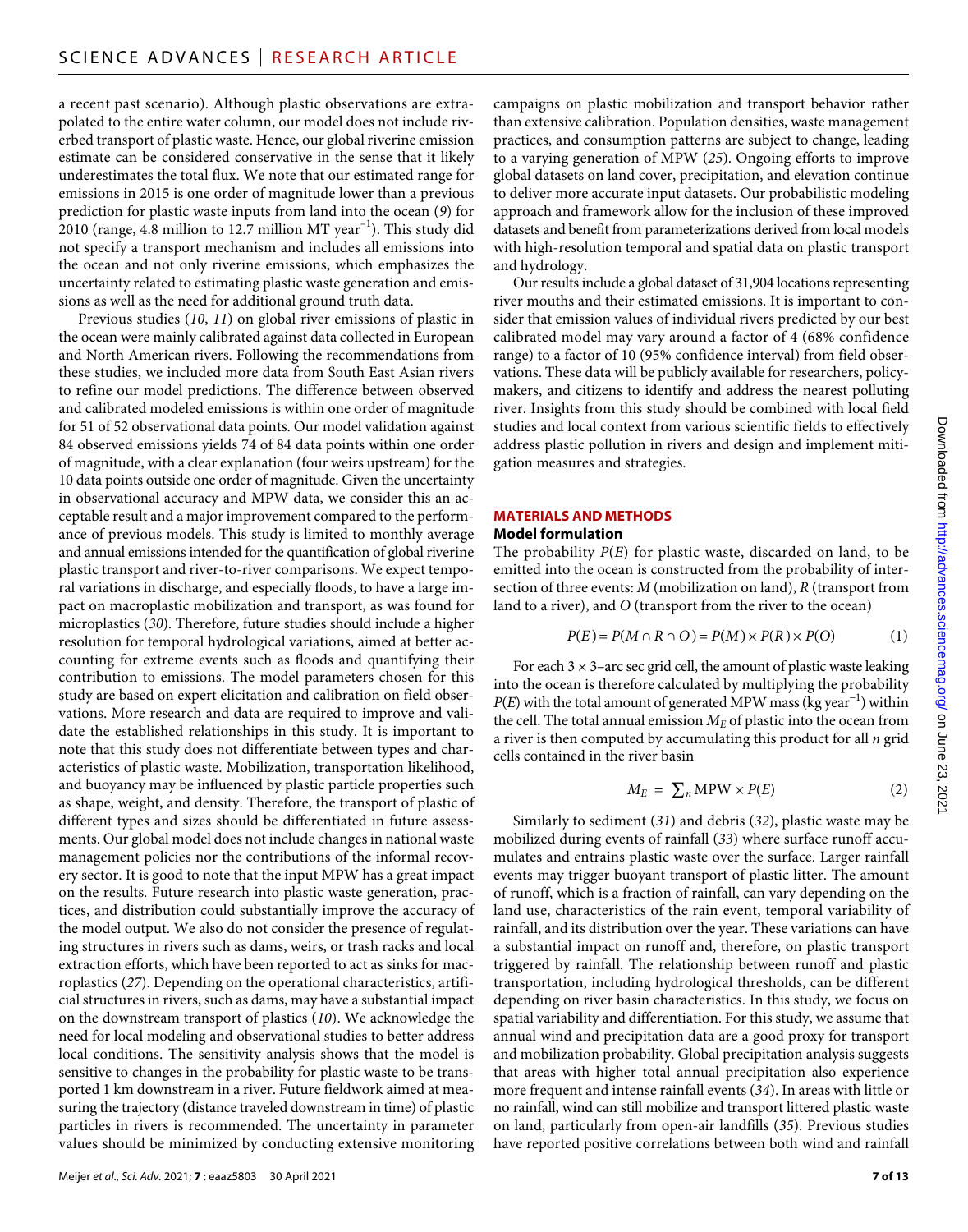

**Fig. 5. Probability maps.** (**A**) The Meycuayan and Tullahan river basins and river network in Manila, Philippines. (**B**) The distance (km) from a 3 × 3–arc sec grid cell toward the nearest river. (**C**) The distance (km) from each grid cell to the ocean, through the river network. (**D**) The probability for a grid cell to emit plastic waste into the ocean *P*(*E*), Eq. 1, for a given year, ranging from 0 to 5% for areas further away from a river up to 0.8% for areas near a river and near the coast.

with riverine plastic observations (*28*). If plastic mobilized by wind reaches a river, drain, or creek, then the flow dynamics will further transport plastic downstream. We do not include a directional component for wind in our approach. For this global study, we aim to differentiate between regions with little or high precipitation and wind and approximate the complex plastic mobilization mechanisms; we do this by assuming a linear relationship between annual total rainfall and average wind speed and their corresponding mobilization probability. These relationships are described in table S9. In our framework, we consider that plastic waste can be mobilized through both events of precipitation and wind. Hence, the probability of mobilization *P*(*M*) can be formulated from the union probability of precipitation event *P* and wind event *W*

$$
P(M) = P(P \cup W) = P(P) + P(W)
$$
\n(3)

Probabilities of mobilization by precipitation and wind are linearly ranging from 0% (respectively, no rain or no wind) to 100% corresponding to an upper threshold (see table S9). For probability of mobilization by wind, we consider the maximum monthly average wind speed  $(m s<sup>-1</sup>)$ . The upper threshold for total mobilization was set at  $32.7 \text{ m s}^{-1}$ , which equals to Beaufort 12 (i.e., under hurricane conditions, 100% of littered waste is mobilized). The upper threshold for probability of mobilization by rain was determined during the model calibration exercise presented later in Model calibration,

considering the annual rainfall. Data for monthly averaged wind speed and annual rainfall were sourced from global 30–arc sec datasets distributed by WorldClim2 (*29*).

For the mobilized fraction of plastic waste, we compute the probability to reach the nearest river. The river network in our model contains the annual average discharge  $(m^3 s^{-1})$  on a 3 × 3–arc sec spatial resolution and was derived by accumulating annual average 0.5° × 0.5° runoff between 2005 and 2014 (mm year−1) (*36*) by a nearly global flow direction grid (*37*). Cells with a discharge higher than  $0.1 \text{ m}^3 \text{ s}^{-1}$  are considered rivers (38). The shortest downslope distance  $D_{\text{Land}}$  (km) from each grid cell to the nearest location in the river network is calculated on the basis of flow direction data. The result of this calculation step is a  $3 \times 3$ -arc sec grid containing distance to the nearest river.

The mobilization probability and the travel distance to the nearest river are now determined, yet the probability to reach a river also depends on the type of landscape between the location of mobilization and the nearest river. The objective here is to appreciate differences between, for example, flat and mountainous areas or rural and urban areas. Similarly to Chezy's formula (*39*) and the rational method (*40*) in hydrology, we introduce a "roughness" coefficient based on land use classification and the terrain slope to approximate the complex mechanisms of overland transport of plastic waste. Here, roughness of a cell is defined as the transport probability to the nearest downslope cell. Rougher cells have a lower transport probability, while smoother cells have a higher transport probability. For example, plastic waste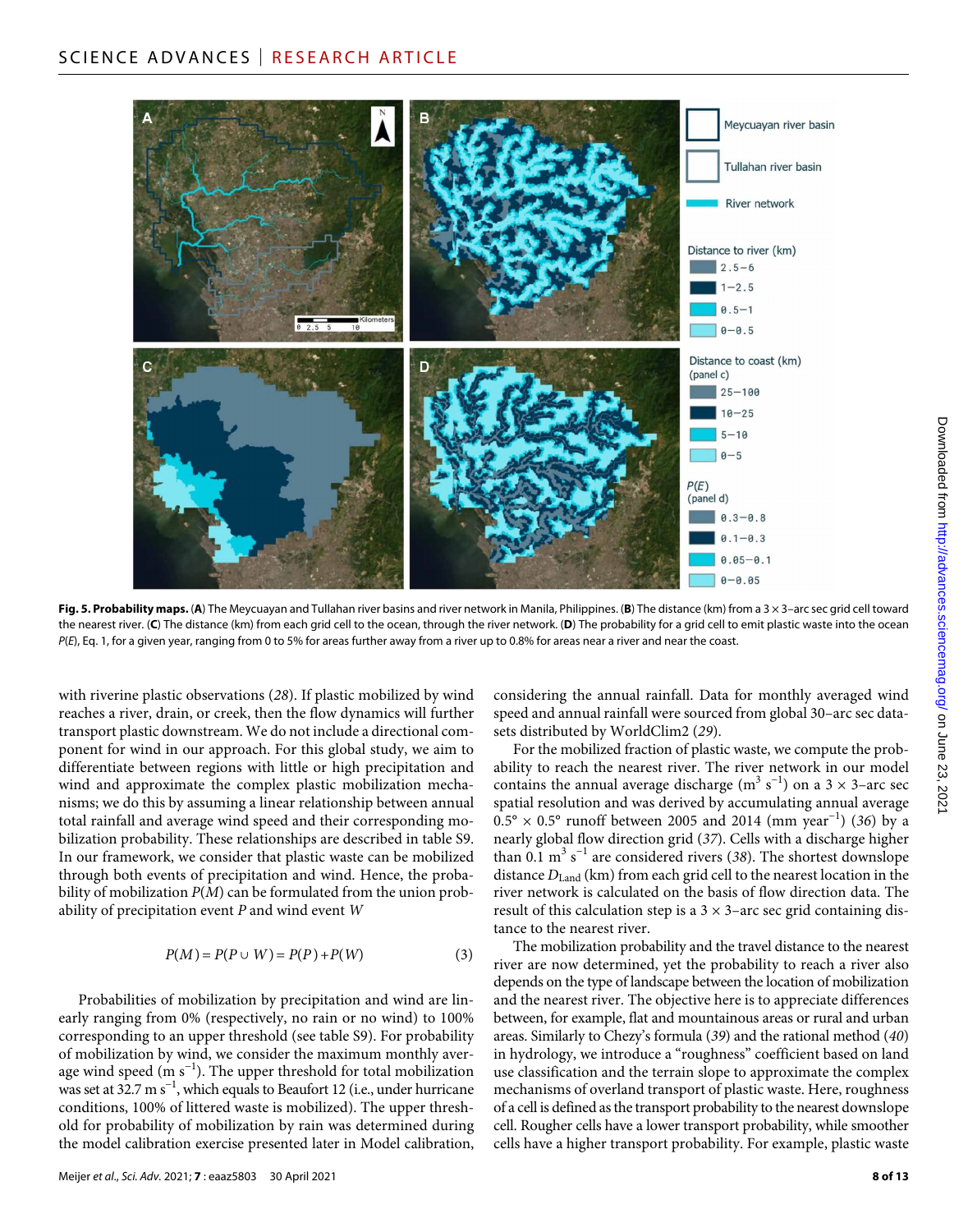will more likely be transported by wind or rain on paved surface than in dense vegetation (*33*, *41*). Higher-plastic observations are reported near the outlets of storm drainage, associated with urbanized land use, while areas further away from infrastructure have lower reported plastic litter concentrations (*41*). Vegetated areas, such as forests, provide more shelter and entanglement than bare areas, reducing the transport and mobilization probability by wind. Differences in roughness within a land use class including directional components may have a substantial impact on local scale but are not included in the global spatial resolution of the land use data used in this study. Furthermore, the average terrain slope (%) is known to increase erosion rates and sediment transport over land (*42*). Hence, the probability of transport to a river will naturally increase with terrain slope. The land use data were sourced from  $30 \times 30$ –arc sec classification distributed by GLC2000 (*43*) and contains 23 different land use classes (table S10), ranging from tree cover, shrub land, and cultivated areas to artificial and urban areas. The terrain slope was calculated from the  $3 \times 3$ -arc sec digital elevation model provided by HydroSHEDS (*37*).

We derive the roughness of each cell from land use and terrain slope and compute the average probability from the initial emitting grid cell to the nearest river cell, according to equations in table S9. As roughness is cumulated on the downslope path, the resulting probability to reach a river is exponentially decreasing with distance to river  $D_{Land}$ . The probability of transport to a river is formulated as follows

$$
P(R) = \left(\frac{\sum_{i=1}^{n} \mathbf{V}_i \times (\mathbf{E} \times s_i + \tau)}{n}\right)^{D_{\text{Land}}}
$$
(4)

where  $v_i$  is the probability for plastic to be transported to the next grid cell associated to land use (see classification in table S10) of grid cell *i*,  $s_i$  is the percent slope of cell *i*,  $\varepsilon$  is the coefficient that determines the increasing probability with increasing slope,  $\tau$  is the minimum threshold probability for areas where the slope is zero (table S9), and *n* is the number of cells from origin to the nearest river cell.

By analogy to the transport of leaves (*44*) and wooden debris (*45*) by rivers, the probability in our model for plastic introduced in rivers, to reach the ocean, increases with river discharge and decreases with distance to ocean. Rivers with a higher Strahler (*46*) stream order (SO) have a larger cross section (*47*) and, therefore, on average, less friction (*39*), decreasing the likelihood for floating macroplastic to be intercepted. Therefore, for each river grid cell, we compute the distance  $D_{\text{River}}$  to the ocean, the Strahler stream order, and the annual river discharge (m<sup>3</sup> s<sup>−1</sup>). The probability for transport into the ocean is calculated as follows

$$
P(O) = \left(\frac{\sum_{i=1}^{n} (\theta \times SO_1 + 1) \times (\kappa \times Q_i + \mu)}{n}\right)^{D_{\text{River}}} \tag{5}
$$

where  $\theta_i$  is the probability related to Strahler stream order for cell *i* and is the lower-threshold rivers with the lowest stream order. *Qi* is the river discharge at cell  $i$ ,  $\kappa$  and  $\mu$  are the probability coefficient for increasing discharge and lower threshold probability, respectively (table S9), and *n* is the number of cells from the river entry point to the ocean. An example of the different steps leading to the calculation of probability of emission *P*(*E*) is provided in Fig. 5.

# **Observation-based estimates**

We calibrated and validated the river plastic emission model using observation-based estimates. We used three types of data: (i) visual observations of floating macroplastics from own collection, (ii) published datasets of visual observations of floating macroplastics, and (iii) a published dataset of collected floating plastic debris. The visual observations were done according to the method developed for the Riverine and Marine floating macro litter Monitoring and Modeling of Environmental Loading. For this method, observations are conducted from bridges near river mouths. During each measurement, all floating plastic items are counted for a certain duration. The data are normalized over time by expressing the data in floating plastic items per hour (items hour<sup>-1</sup>). In general, the minimum observed item size is 0.5 cm, and items are visible in the upper 10 cm of the water column. We collected 136 data points from 67 rivers in 14 countries. Data that were collected and published before March 2019 were used for calibration, and data published after March 2019 were used to validate the model. Hence, we used 52 data points for calibration and 84 data points for validation of the model. The published field observations used for both calibration and validation were measured in rivers that have mutually different characteristics regarding total basin area, average land use, rainfall, and MPW generation (tables S6 and S7) and were collected on three different continents (fig. S4). Statistics on characteristics (minimum, median, maximum, first quartile, and third quartile) of the full observational dataset, the calibration dataset, and the validation dataset are listed in table S11. This table shows that the calibration and validation datasets have comparable statistics to the total dataset. We consider the data used for both calibration and validation representative as they are collected in different types of rivers and geographies while the total datasets have similar statistics. We use time of publication as criterion to include data in the calibration or validation. An overview of the observational data used in this study is presented in table S1 (calibration) and table S2 (validation) (*48*–*53*).

We used a three-step approach to estimate the total plastic mass transport from the floating plastic observations. In the first step, plastic item flux  $p$  (items/hour) is converted from items/hour to mass flux using the mean mass per item *c* (kg per item). For each river, we either used the mean mass per item based on available data or used a lower and upper estimate based on the range available in the literature (0.002 to 0.019 kg per item). Second, we estimated the plastic mass flux in the upper 1.5 m of the water column using the floating fraction. For this fraction, we either used the value from the field observations or used a lower and upper estimate based on the global range available (0.6 to 0.95%). Last, we estimated the total mass transport over the entire water column using the fraction of transport in the upper 1.5 m. Here, a range was used with lower and upper values of 66 and 79% based on measurements in the Danube (*20*). Each step was performed using a range of values, yielding a lower and upper observation–based estimate. We used the middle value for model calibration and validation and use the range to quantify the uncertainty. Note that for the data already expressed as mass transport (e.g., Jones Falls and Japanese rivers), the first step was omitted. Data were collected using visual counting measurements of floating macroplastic litter from bridges (*18*, *26*). This was converted into mass flux (MT year−1) using the following equation

$$
M_{\rm obs} = p \times m_{\rm p} \times c \tag{6}
$$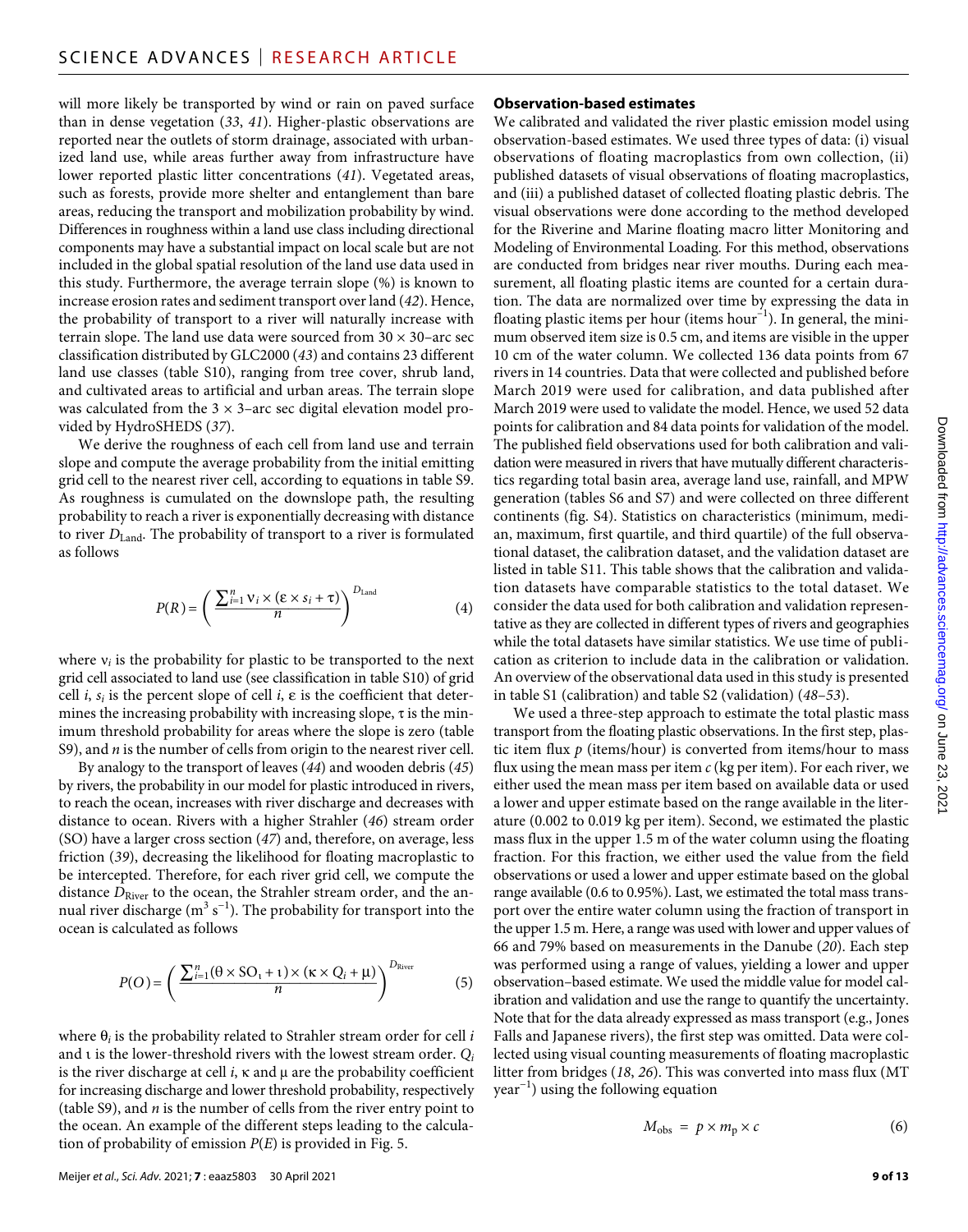With observed floating plastic transport *p* (items hour<sup>-1</sup>),  $m_p$ mean mass per plastic item (kg per item), and conversion factor *c* to account for plastics at deeper layers. We used both monthly and annual estimations in the comparison with the model results. Variables  $m_p$  and  $c$  were measured at each river through net sampling at the same location as the visual counting measurements. If these measurements were not available, then we used the global or regional average values (table S1).

## **Expert elicitation and initial parameter bandwidths**

To constrain our model parameters, an expert survey was conducted during the European Geosciences Union General Assembly, April 2019, in Vienna, with a panel of 24 geoscientists. In addition, the same survey was conducted online in 2020 to obtain a more global perspective from 36 geoscientists and other professionals active in plastic research. In total, this resulted in a panel of 60 experts from 39 organizations in 23 different countries across five continents (see fig. S5 for the global distribution of the expert panel). The advantage of benefitting from the intuitive experience of experts to assess complex modeling problems has been reported for hydrology (*54*) and ecology (*55*). Here, a series of seven questions related to the probability of plastic waste transport over land and through rivers were asked to individual experts. The questions are presented in table S12, while the individual responses are given in table S13. From this elicitation exercise, we calculated the average and SD of returned values for each question (table S14). These data determined the initial bandwidth for our parameters during the model calibration (i.e., while varying our model parameters when comparing with measurements, the resulting probability should remain in the range determined by experts elicited for this study, avoiding unreasonable parameter values).

The bandwidth for probabilistic parameters in our model can range between 0 and 100%. The parameter bandwidths presented in table S14 have been reduced on average by 46%. Sensitivity analyses, calibration, and validation further confine and support the parameter bandwidths and result in a parameter set that is in line with expert expectations and is optimized for the highest correlation (coefficient of determination) with field observations and the lowest ratio between observed and predicted plastic mass.

#### **Model calibration**

Our model predicts annual plastic emissions, which are scaled by monthly average discharge, to distribute these emissions over 12 months. As is common for complex environmental models, we calibrated our model, on the basis of output from the expert elicitation and sensitivity analysis, in an iterative way (*56*). First, we ran a version of the model to match the average values reported by the expert elicitation exercise. We evaluated the model performance by calculating the regression coefficient *r* 2 between the logarithms of measured and modeled monthly averaged emissions and calculated the ratio between the sum of all observed and modeled plastic emissions. Under these conditions, the model-estimated emissions appeared higher than observations. We initially decreased the probability for plastic waste to be transported from land to a river cell *P*(*R*) by progressively increasing the roughness related to land use, as introduced in Eq. 4.

Second, the model overestimated emissions of rivers where precipitation was relatively higher than other rivers, when compared to observations. We adjusted our model results by decreasing the probability of mobilization *P*(*M*) induced by precipitation, as introduced in Eq. 3 based on results from the sensitivity analysis.

Third, the emissions of river basins where the generation of MPW is occurring further away from the mouth were underestimated (e.g., the Motagua in Guatemala and the Seine in France). Therefore, we altered our model predictions by increasing the probability of transport from river entry to ocean *P*(*O*), as presented in Eq. 5.

This model calibration exercise resulted in eight global iterations that are presented in table S4, showing the score model versus measurement per iteration, for the different parameters considered by our model. Our best calibrated scenario returned a regression coefficient of determination  $r^2 = 0.71$  between modeled and measured logarithm of monthly average emissions per river and with 51 data points modeled within one order of magnitude (fig. S1) from measurements. For this parameter set, we found that the sum of 51 predicted emissions exceeds the sum of observed emissions by only 6%, which we consider acceptable, in combination with the relatively high  $r^2$ .

### **Workflow sensitivity analyses**

Sensitivity analyses were performed to assess the sensitivity of the output of the model (tons of macroplastic emission per year per river mouth,  $M_E$ ) to parameter variations of all parameters in model Eqs. 4 and 5. Both a global sensitivity analysis and a local sensitivity analysis were conducted to assess the impact of interactions between varying parameters and the impact of varying an individual parameter. The global, all-at-a-time (AAT) sensitivity analysis provides insight into the interactions between input parameters and is implemented in this study using Monte Carlo techniques. The local, OAT sensitivity analysis provides insight into the response of the model to (extreme) variations of an individual parameter, while all other parameters are fixed. Parameters for the AAT method were randomly sampled from uniform distributions and cover a larger bandwidth than the boundaries provided by expert elicitation to explore a broader parameter space (table S15). For the AAT analysis, three river basins were selected to balance computational time and representability. For these basins, the model output of 100 parameter sets was obtained. The three river basins used for the simulation runs are the Tullahan, Motagua, and Jones Falls. These river basins have different annual rainfall, surface area, dominant land use, and average distances to the river (within the basin) and to the coast (within a river) (characteristics listed in tables S6 and S7). For the OAT analysis, each parameter was decreased and increased with an order of magnitude, while the remaining parameters remained constant (table S16), resulting in 16 simulation runs (2 simulations per parameter, for eight parameters). This analysis was performed for eight river basins (31 data points). The river basins used for the OAT analysis were the Pasig, Tullahan, Meycauayan, Jones Falls, Motagua, Ciliwung, Pesanggrahan, and Tiber (characteristics listed in table S6). We used correlation, regression analysis (coefficient of determination and Pearson correlation coefficient), and the ratio between the total simulated and observed plastic mass as evaluation metrics suggested by a study on sensitivity analysis workflows for environmental models (*56*). On the basis of the evaluation metrics, the sensitivity of the model was assessed, discussed, and lastly visualized in graphs and scatterplots.

#### **Calculation process sensitivity analyses**

For the AAT analysis, we performed 100 model runs for the three selected river basins, resulting in 100 output sets (plastic emission,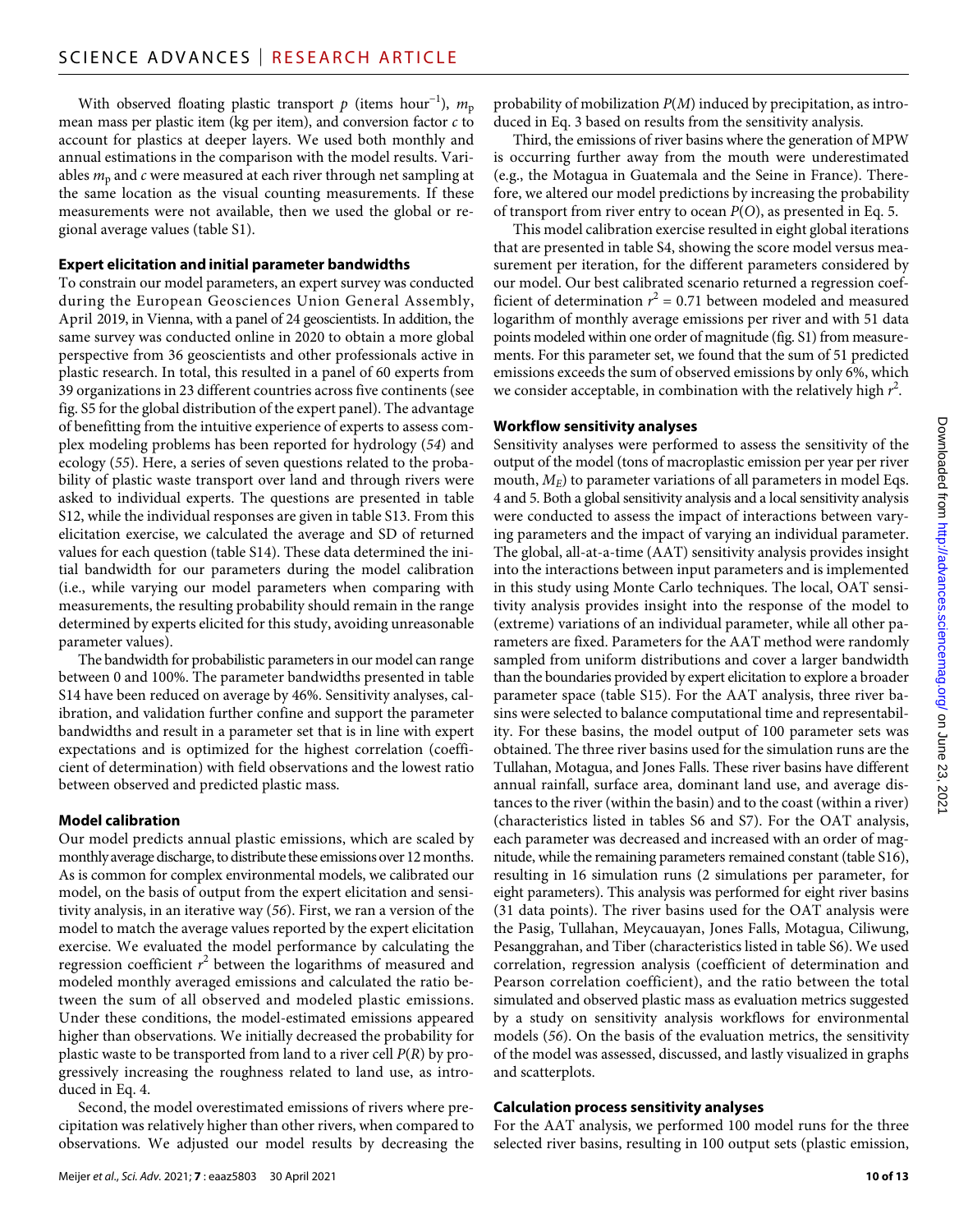*ME*) for three data points (rivers). This model output was compared with the model output of the best calibrated global parameter set for these three specific rivers. In the next step, to evaluate the performance and sensitivity of the complete parameter set, we calculated the coefficient of determination  $(r^2)$  of the output of the 100 randomly generated parameter sets with the output of our best calibrated global parameter set (three points per set). Subsequently, we calculated the Pearson correlation coefficient between each parameter and the corresponding coefficient of determination  $(r^2)$ , and we calculated the Pearson correlation coefficient between each parameter and the corresponding plastic emission  $M_E$  for each river basin. These two metrics provide insight into the impact of an individual parameter on the model output (plastic emission) and on the performance of the parameter variations to our best calibrated model on field observations, while other parameters are varied simultaneously. We divided the 100 parameter sets in three batches ( $R1 = 50$  runs,  $R2 = 25$  runs, and  $R3 = 25$  runs) and assessed the impact of the variations of parameter values (input) on the model output for individual river basins using the method of visual inspections of the scatterplots (*56*).

For the OAT analysis, we performed 16 model runs for nine selected rivers with 31 data points (monthly and annual data, varying per river). Each parameter was increased or decreased by a factor of 10. The output (tons of plastic emission per river) was compared to both our best calibrated model and field observations. Subsequently, the coefficient of determination for the individual 16 scenarios and the best calibrated scenarios was calculated compared to the observations. Last, the ratio between the sum of modeled and observed plastic emissions was calculated for 16 scenarios and the best calibrated scenario.

# **Sensitivity analyses discussion**

Figure S6 and table S17 show that the model is sensitive to all parameter values (adjusting parameter values leads to changes in model output) but not in an equal manner. Increasing probabilistic parameters results in increased model output; however, the  $r^2$  can decrease for both increasing and decreasing parameter values. Low correlation values (ranging between −0.10 and 0.10, for example) imply that variations (within bandwidths listed in table S15) have limited impact on the output of the model, while high correlation values (between −0.50 and −1.00 and between 0.50 and 1.00) imply that variations of parameter values have a greater impact on the model output and, therefore, on the coefficient of determination with the best calibrated scenario. After the first 50 runs (R1), we fixed the lower threshold stream order probability and lower threshold discharge probability from Eq. 5. These parameters show strong positive correlations with the  $r^2$ , and hence, variations in these parameters have a large impact on the model output. This confirms the sensitivity of the model for river transport, *P*(*O*) in the framework, and supports assigning a realistic bandwidth to the parameters (as supported by expert elicitation). The next 25 runs (R2) reveal a high sensitivity for the stream order (and, to a lesser extent, discharge) coefficients, the coefficients that cause the threshold probability to increase for bigger rivers. Increasing the stream order coefficient results in a strong negative  $r^2$ . Parameters are included in Eqs. 4 and 5, further described in table S9. On the basis of individual assessments of river basins, this parameter was fixed at a lower value, according to the best calibrated scenario, confirming both the sensitivity and the selected confined bandwidth. Last, R3 further confirms sensitivity to remaining parameters.

Responses for individual river basins can be different, for example, river basins with higher precipitation rates (Tullahan) have a higher correlation between the rainfall coefficient and model output. Scatterplots between the coefficient of determination of the model output and parameter variations for each parameter are presented in figs. S7 and S8. These scatterplots show that increasing parameter values results in higher model output for most parameters. This correlation depends on the parameter (sensitivity) and the river basin characteristics. The optimum value for a parameter can be assessed with the  $r^2$ , showing that increasing parameter values can lead to a decreased performance. The longest river, the Motagua River, is very sensitive to the probability for plastic to be transported downstream.

The one-order-of-magnitude OAT sensitivity analysis shows that the model is sensitive to all parameter variations (fig. S9 and table S18); however, there are substantial differences between the  $r^2$  and ratio (modeled divided by observed total plastic emissions) per parameter. Increasing or decreasing the plastic mobilization probability  $P(M)$ , by altering the rainfall and wind coefficient, reduces the  $r^2$ from 0.76 (best calibrated scenario) to between 0.28 and 0.66. The total plastic emission ratio varies between 0.23 and 2.40. These results suggest that increasing or decreasing wind and rainfall mobilization by a factor of 10 results in under- or overestimations of the model between a factor of 2.4 and 4. Variations of an order of magnitude in the probability for waste to reach a river *P*(*R*), by changing the slope and land use parameters, yield an  $r^2$  between 0.45 and 0.82 and a ratio of emission between 0.46 and 1.46. The model is most sensitive to changes in probability of waste in a river to reach the ocean, *P*(*O*). A decrease of an order of magnitude of the lower thresholds of stream order and discharge probability results in a negative  $r^2$  and large ratios between total observed and simulated plastic mass. The sensitivity of the model in correlation  $(r^2)$  and the ratio between simulated and observed plastic emissions are presented per parameter and grouped for mobilization and for overland and riverine transport of plastic. Variations of parameters by a factor of 10 result in small ratios in output for mobilization and overland transport. For riverine transport, a decrease in the threshold for the probability of plastic to be transported 1 km downstream by a factor of 10 (from  $\sim$ 99 to 9.9%, for example) results in a factor of  $\sim$ 350 lower modeled transport. Calibration on field observations and parameter assessments from expert elicitation suggest river transport probabilities between 80 and 100%.

The sensitivity analyses show that the model output is sensitive to all parameters, both when they are varied simultaneously in interaction with other parameters (AAT) and individually (OAT). The AAT analysis indicates that the sensitivity also depends on river basin characteristics. The model performance decreases when parameter values move outside the bandwidth provided by expert elicitation and calibration, when compared to field observations. Both analyses suggest that the model is the most sensitive to the probability for plastic to be transported downstream a river.

# **Validation**

We compared our best calibrated model simulation with independent field observations (tables S2 and S3). Data points were collected from published literature on (macro)plastic transport. These 84 data points originate from 51 rivers in six countries. We consider the Besos River (10 data points) an outlier because there are four weirs that may act as a sink for plastics (*27*) directly upstream of the observation point (*28*). The remaining 74 data points are roughly within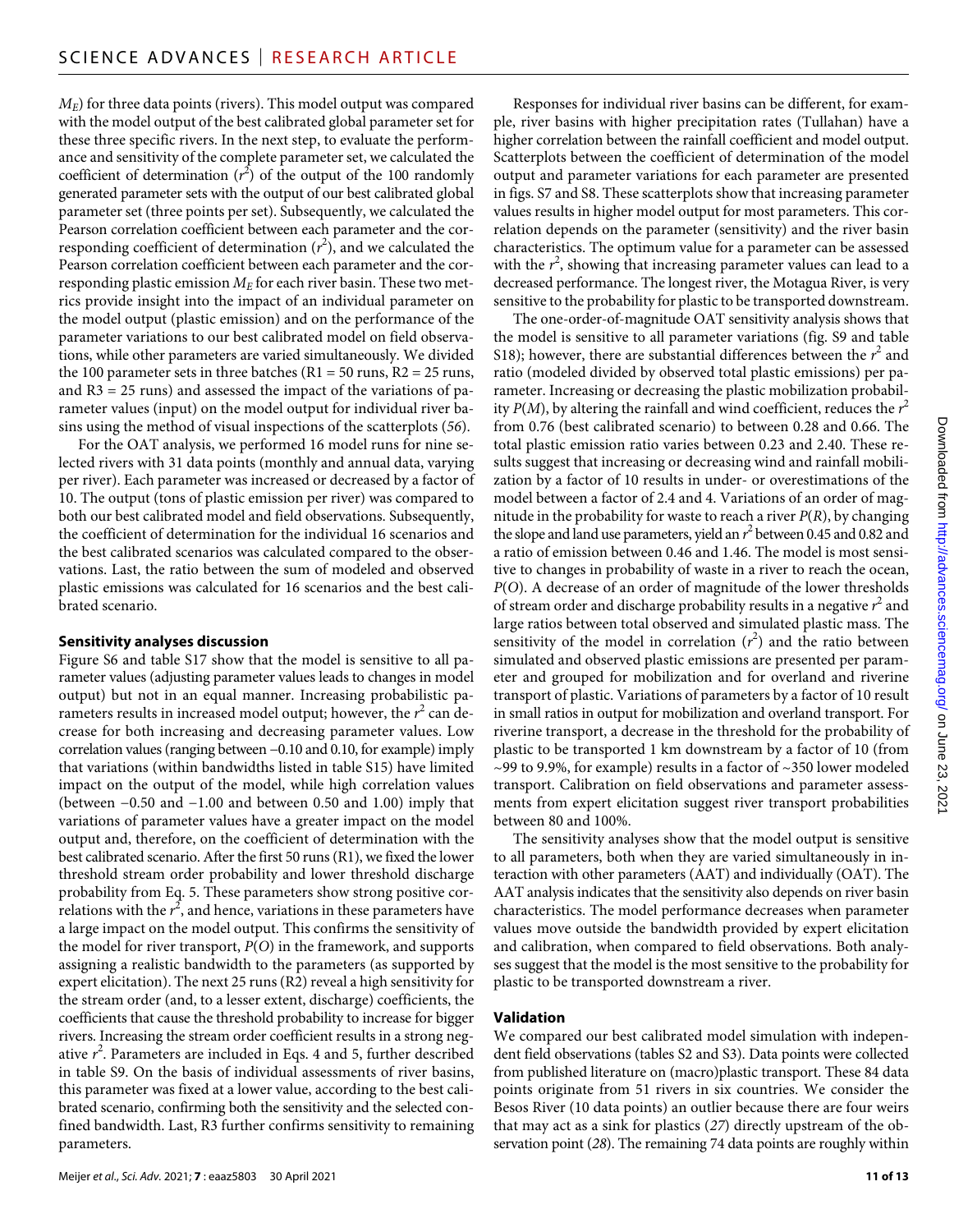one order of magnitude from modeled values, and we demonstrated a good order-of-magnitude correlation (coefficient of determination,  $r^2 = 0.74$ ,  $n = 74$ ). The ratio between the sum of the modeled and observed data points is 1.73. Data points range from rivers with small emissions (~0.1 MT month<sup>-1</sup>) to large emissions (~10,000 MT month<sup>-1</sup>) (fig. S2). We do recognize that most of the data points used for validation are situated in Japan (39 of 51 rivers). This study reports combined microplastic and macroplastic emissions per prefecture with macroplastics representing, by far, most of the emitted mass. We conducted a separate assessment where we merged the 39 Japanese rivers into 1 data point, resulting in 36 data points from 12 rivers and 1 data point representing the Japanese prefectures (fig. S3). By doing so, the coefficient of determination became higher with  $r^2$  = 0.84, indicating that our validation results are not biased by the inclusion of many rivers from one single country.

# **Confidence intervals**

We constructed confidence intervals for our model by considering the difference between 125 observed and simulated data points. We take the residuals of the logarithm of model simulations and field observations according to

 $Log_{10}$ (observation) –  $Log_{10}$ (model) =  $Log_{10}$ (observation/model)(7)

We investigated whether the distribution of the ratio of the logarithm of 125 observations divided by model simulations can be assumed to be normally distributed. The Anderson (table S19) and Shapiro tests do not reject the normality assumption [Shapiro  $P(95) = 0.266$ and Anderson-Darling test statistic = 0.259], and the *Q*-*Q* plot (fig. S10) shows a normal distribution. Therefore, the mean of the ratio of residuals and confidence intervals can be calculated with the SD for 68 and 95% (means  $\pm$  1 or 2 SDs, respectively). On the basis of 125 observations, the confidence interval for our model is a factor of 4 for the 68% confidence interval and 10 for the 95% confidence interval. It should be noted here that a negative ratio of −4 is equal to a ratio of 0.25 and implies that the model overestimates the plastic emission by a factor 4. Positive ratios mean that the model underestimates plastic emissions. Both a factor of −1 and 1 mean that observed and model-simulated plastic emissions are equal.

#### **SUPPLEMENTARY MATERIALS**

Supplementary material for this article is available at [http://advances.sciencemag.org/cgi/](http://advances.sciencemag.org/cgi/content/full/7/18/eaaz5803/DC1) [content/full/7/18/eaaz5803/DC1](http://advances.sciencemag.org/cgi/content/full/7/18/eaaz5803/DC1)

#### **REFERENCES AND NOTES**

- 1. C. M. Rochman, M. A. Browne, B. S. Halpern, B. T. Hentschel, E. Hoh, H. K. Karapanagioti, L. M. Rios-Mendoza, H. Takada, S. Teh, R. C. Thompson, Policy: Classify plastic waste as hazardous. *Nature* **494**, 169–171 (2013).
- 2. J. L. Lavers, A. L. Bond, Exceptional and rapid accumulation of anthropogenic debris on one of the world's most remote and pristine islands. *Proc. Natl. Acad. Sci. U.S.A.* **114**, 6052–6055 (2017).
- 3. L. Lebreton, B. Slat, F. Ferrari, B. Sainte-Rose, J. Aitken, R. Marthouse, S. Hajbane, S. Cunsolo, A. Schwarz, A. Levivier, K. Noble, P. Debeljak, H. Maral, R. Schoeneich-Argent, R. Brambini, J. Reisser, Evidence that the Great Pacific Garbage Patch is rapidly accumulating plastic. *Sci. Rep.* **8**, 4666 (2018).
- 4. R. Geyer, J. R. Jambeck, K. L. Law, Production, use, and fate of all plastics ever made. *Sci. Adv.* **3**, e1700782 (2017).
- 5. C. Wilcox, E. Van Sebille, B. D. Hardesty, Threat of plastic pollution to seabirds is global, pervasive, and increasing. *Proc. Natl. Acad. Sci. U.S.A.* **112**, 11899–11904 (2015).
- 6. S.C.Gall, R.C. Thompson, The impact ofdebris onmarine life. *Mar. Pollut. Bull.***92**, 170–179 (2015).
- 7. A. McIlgorm, H. F. Campbell, M. J. Rule, The economic cost and control of marine debris damage in the Asia-Pacific region. *Ocean Coast. Manag.* **54**, 643–651 (2011).
- 8. W. C. Li, H. F. Tse, L. Fok, Plastic waste in the marine environment: A review of sources, occurrence and effects. *Sci. Total Environ.* **566–567**, 333–349 (2016).
- 9. J. R. Jambeck, R. Geyer, C. Wilcox, T. R. Siegler, M. Perryman, A. Andrady, R. Narayan, K. L. Law, Plastic waste inputs from land into the ocean. *Science* **347**, 768–771 (2015).
- 10. L. C. M. Lebreton, J. VanDer Zwet, J. W. Damsteeg, B. Slat, A. Andrady, J. Reisser, River plastic emissions to the world's oceans. *Nat. Commun.* **8**, 15611 (2017).
- 11. C. Schmidt, T. Krauth, S. Wagner, Export of plastic debris by rivers into the sea. *Environ. Sci. Technol.* **51**, 12246–12253 (2017).
- 12. M. C. M. Blettler, M. A. Ulla, A. P. Rabuffetti, N. Garello, Plastic pollution in freshwater ecosystems: Macro-, meso-, and microplastic debris in a floodplain lake. *Environ. Monit. Assess.* **189**, 581 (2017).
- 13. M. Eriksen, N. Maximenko, M. Thiel, A. Cummins, G. Lattin, S. Wilson, J. Hafner, A. Zellers, S. Rifman, Plastic pollution in the South Pacific subtropical gyre. *Mar. Pollut. Bull.* **68**, 71–76 (2013).
- 14. A. Lechner, H. Keckeis, F. Lumesberger-Loisl, B. Zens, R. Krusch, M. Tritthart, M. Glas, E. Schludermann, The Danube so colourful: A potpourri of plastic litter outnumbers fish larvae in Europe's second largest river. *Environ. Pollut.* **188**, 177–181 (2014).
- 15. L. T. Yonkos, E. A. Friedel, A. C. Perez-Reyes, S. Ghosal, C. D. Arthur, Microplastics in four estuarine rivers in the chesapeake bay, U.S.A. *Environ. Sci. Technol.* **48**, 14195–14202 (2014).
- 16. P. Vriend, C. van Calcar, M. Kooi, H. Landman, R. Pikaar, T. van Emmerik, Rapid assessment of floating macroplastic transport in the Rhine. *Front. Mar. Sci.* **7**, 10 (2020).
- 17. J. van Wijnen, A. M. J. Ragas, C. Kroeze, Modelling global river export of microplastics to the marine environment: Sources and future trends. *Sci. Total Environ.* **673**, 392–401 (2019).
- 18. T. van Emmerik, T.-C. Kieu-Le, M. Loozen, K. van Oeveren, E. Strady, X.-T. Bui, M. Egger, J. Gasperi, L. Lebreton, P.-D. Nguyen, A. Schwarz, B. Slat, B. Tassin, A methodology to characterize riverine macroplastic emission into the ocean. *Front. Mar. Sci.* **5**, 372 (2018).
- 19. C. J. van Calcar, T. H. M. van Emmerik, Abundance of plastic debris across European and Asian rivers. *Environ. Res. Lett.* **14**, 124051 (2019).
- 20. T. van Emmerik, E. Strady, T. C. Kieu-Le, L. Nguyen, N. Gratiot, Seasonality of riverine macroplastic transport. *Sci. Rep.* **9**, 13549 (2019).
- 21. T. van Emmerik, M. Loozen, K. van Oeveren, F. Buschman, G. Prinsen, Riverine plastic emission from Jakarta into the ocean. *Environ. Res. Lett.* **14**, 084033 (2019).
- 22. R. Crosti, A. Arcangeli, I. Campana, M. Paraboschi, D. González-Fernández, 'Down to the river': Amount, composition, and economic sector of litter entering the marine compartment, through the Tiber river in the Western Mediterranean Sea. *Rend. Fis. Acc. Lincei* **29**, 859–866 (2018).
- 23. J. Castro-Jiménez, D. González-Fernández, M. Fornier, N. Schmidt, R. Sempéré, Macro-litter in surface waters from the Rhone River: Plastic pollution and loading to the NW Mediterranean Sea. *Mar. Pollut. Bull.* **146**, 60–66 (2019).
- 24. T. van Emmerik, R. Tramoy, C. van Calcar, S. Alligant, R. Treilles, B. Tassin, J. Gasperi, Seine plastic debris transport tenfolded during increased river discharge. *Front. Mar. Sci.* **6**, 642 (2019).
- 25. L. Lebreton, A. Andrady, Future scenarios of global plastic waste generation and disposal. *Palgrave Commun.* **5**, 6 (2019).
- 26. D. González-Fernández, G. Hanke, Toward aharmonized approach formonitoring of riverine floating macro litter inputs to the marine environment. *Front. Mar. Sci.* **4**, 86 (2017).
- 27. D. Honingh, T. van Emmerik, W. Uijttewaal, H. Kardhana, O. Hoes, N. van de Giesen, Urban river water level increase through plastic waste accumulation at a rack structure. *Front. Earth Sci.* **8**, 28 (2020).
- 28. G. F. Schirinzi, M. Köck-Schulmeyer, M. Cabrera, D. González-Fernández, G. Hanke, M. Farré, D. Barceló, Riverine anthropogenic litter load to the Mediterranean Sea near the metropolitan area of Barcelona, Spain. *Sci. Total Environ.* **714**, 136807 (2020).
- 29. S. E. Fick, R. J. Hijmans, WorldClim 2: New 1-km spatial resolution climate surfaces for global land areas. *Int. J. Climatol.* **37**, 4302–4315 (2017).
- 30. R. Hurley, J. Woodward, J. J. Rothwell, Microplastic contamination of river beds significantly reduced by catchment-wide flooding. *Nat. Geosci.* **11**, 251–257 (2018).
- 31. Q. Feng, X. Guo, W. Zhao, Y. Qiu, X. Zhang, A comparative analysis of runoff and soil loss characteristics between "extreme precipitation year" and "normal precipitation year" at the plot scale: A case study in the Loess Plateau in China. *Water* **7**, 3343–3366 (2015).
- 32. C. L. Shieh, Y. S. Chen, Y.J. Tsai, J. H. Wu, Variability inrainfall threshold fordebris flow after theChi-Chi earthquake incentral Taiwan, China. *Int. J. Sediment Res.* **24**, 177–188 (2009).
- 33. C. Axelsson, E. van Sebille, Prevention through policy: Urban macroplastic leakages to the marine environment during extreme rainfall events. *Mar. Pollut. Bull.* **124**, 211–227 (2017).
- 34. H. E. Beck, E. F. Wood, M. Pan, C. K. Fisher, D. G. Miralles, A. I. J. M. VanDijk, T. R. McVicar, R. F. Adler, MSWep v2 Global 3-hourly 0.1° precipitation: Methodology and quantitative assessment. *Bull. Am. Meteorol. Soc.* **100**, 473–500 (2019).
- 35. D. K. A. Barnes, F. Galgani, R. C. Thompson, M. Barlaz, Accumulation and fragmentation of plastic debris in global environments. *Philos. Trans. R. Soc. B* **364**, 1985–1998 (2009).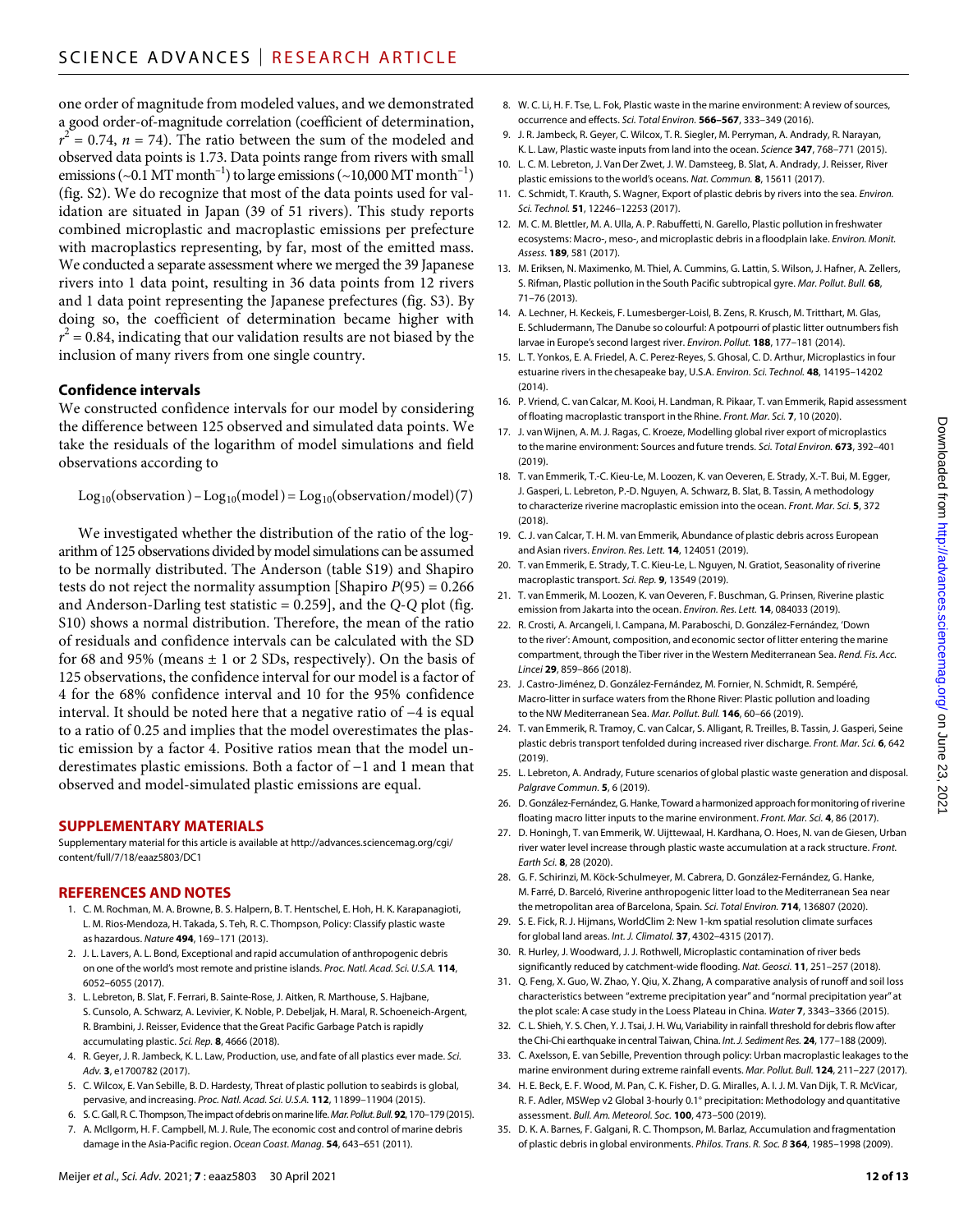- 36. G. Ghiggi, V. Humphrey, S. I. Seneviratne, L. Gudmundsson, GRUN: An observationsbased global gridded runoff dataset from 1902 to 2014. *Earth Syst. Sci. Data Discuss.* **11**, 1655–1674 (2019).
- 37. B. Lehner, K. Verdin, A. Jarvis, New global hydrography derived from spaceborne elevation data. *Eos* **89**, 93–94 (2008).
- 38. O. A. C. Hoes, L. J. J. Meijer, R. J. Van Der Ent, N. C. Van De Giesen, Systematic highresolution assessment of global hydropower potential. *PLOS ONE* **12**, e0171844 (2017).
- 39. P. G. Holland, Chézy formula, in *Hydrology and Lakes. Encyclopedia of Earth Science* (Springer, Dordrecht, 1998); [https://doi.org/10.1007/1-4020-4513-1\\_36.](https://doi.org/10.1007/1-4020-4513-1_36)
- 40. N. Dhakal, X. Fang, T. G. Cleveland, D. B. Thompson, W. H. Asquith, L. J. Marzen, Estimation of volumetric runoff coefficients for Texas watersheds using land-use and rainfall-runoff data. *J. Irrig. Drain. Eng.* **138**, 10.1061/(ASCE)IR.1943-4774.0000368 (2012).
- 41. K. Willis, B. Denise Hardesty, L. Kriwoken, C. Wilcox, Differentiating littering, urban runoff and marine transport as sources of marine debris in coastal and estuarine environments. *Sci. Rep.* **7**, 44479 (2017).
- 42. B. Y. Liu, M. A. Nearing, P. J. Shi, Z. W. Jia, Slope length effects on soil loss forsteep slopes. *Soil Sci. Soc. Am. J.* **64**, 1759–1763 (2000).
- 43. E. Bartholomé, A. S. Belward, GLC2000: A new approach to global land cover mapping from earth observation data. *Int. J. Remote Sens.* **26**, 1959–1977 (2005).
- 44. S. Koljonen, P. Louhi, A. Mäki-Petäys, A. Huusko, T. Muotka, Quantifying the effects of in-stream habitat structure and discharge on leaf retention: Implications forstream restoration. *Freshw. Sci.* **31**, 1121–1130 (2012).
- 45. H. Haga, T. Kumagai, K. Otsuki, S. Ogawa, Transport and retention of coarse woody debris in mountain streams: An in situ field experiment of log transport and a field survey of coarse woody debris distribution. *Water Resour. Res.* **38**, 1-1–1-16 (2002).
- 46. A. N. Strahler, Quantitative classification of watershed geomorphology. *Trans. Am. Geophys. Union* **38**, 913–920 (1957).
- 47. J. A. Downing, J. J. Cole, C. M. Duarte, J. J. Middelburg, J. M. Melack, Y. T. Prairie, P. Kortelainen, R. G. Striegl, W. H. McDowell, L. J. Tranvik, Global abundance and size distribution of streams and rivers. *Inland Waters* 2, 229-236 (2012).
- 48. A. Lindquist, Baltimore's Mr. Trash wheel. *J. Ocean Technol.* **11**, 11–12 (2016).
- 49. T. vanEmmerik, J. van Klaveren, L. J. J. Meijer, J. W. Krooshof, D. A. A. Palmos, M. A. Tanchuling, Manila river mouths act astemporary sinks for macroplastic pollution. *Front. Mar. Sci.* **7**, 545812 (2020).
- 50. L. J. J. Meijer, T. van Emmerik, PrePrint Data Motagua.xlsx. figshare. Dataset; [https://doi.](http://dx.doi.org/10.6084/m9.figshare.13370954.v1) [org/10.6084/m9.figshare.13370954.v1.](http://dx.doi.org/10.6084/m9.figshare.13370954.v1)
- 51. R. I. Schöneich-Argent, K. Dau, H. Freund, Wasting the North Sea? A field-based assessment of anthropogenic macrolitter loads and emission rates of three German tributaries. *Environ. Pollut.* **263**, 114367 (2020).
- 52. T. Prempree, T. Wannarungsri, N. Kornkanitnan, P. Cherdsukjai, Type and quantity of floating marine debris from river mouths in the Upper Gulf of Thailand. *Dep. Mar. Coast. Resour. Thail.*, 1–11 (2020).
- 53. Y. Nihei, T. Yoshida, T. Kataoka, R. Ogata, High-resolution mapping of Japanese microplastic and macroplastic emissions from the land into the sea. *Water (Switzerland)* **12**, 951 (2020).
- 54. E. Sebok, J. C. Refsgaard, J. J. Warmink, S. Stisen, K. H. Jensen, Using expert elicitation to quantify catchment water balances and their uncertainties. *Water Resour. Res.* **52**, 5111–5131 (2016).
- 55. S. L. Choy, R. O'Leary, K. Mengersen, Elicitation by design in ecology: Using expert opinion to inform priors for Bayesian statistical models. *Ecology* **90**, 265–277 (2009).
- 56. F. Pianosi, K. Beven, J. Freer, J. W. Hall, J. Rougier, D. B. Stephenson, T. Wagener, Sensitivity analysis of environmental models: A systematic review with practical workflow. *Environ. Model. Software* **79**, 214–232 (2016).

**Acknowledgments:** We thank the anonymous peer reviewers for suggestions, which improved this manuscript. We thank the 60 participants of the expert elicitation. We thank I. Smith and R. Richardson for improving the English language of the manuscript. We are indebted to all people who collected field data on plastic in rivers and to the authors who published papers on plastic in rivers. We are grateful to nonauthoring contributors D. Higgins, R. Correia, K. van Oeveren, and M. Loozen for contribution to the sensitivity analyses and data collection and S. Pinson and R. de Vries for contribution to statistical analyses. We thank all the partners of The Ocean Cleanup involved in executing and enabling fieldwork and data collection. We thank B. Slat for fostering an environment that facilitated the freedom and resources to conduct the research required for this manuscript and for his contributions to the study itself. **Funding:** We would like to thank the supporters of The Ocean Cleanup who made the realization of this study possible. **Author contributions:** L.J.J.M., T.v.E., and R.v.d.E. designed the study. T.v.E. and L.J.J.M. conducted field expeditions to collect data. L.J.J.M. developed the model, and T.v.E., C.S., and L.L. reviewed the model. L.J.J.M., T.v.E., and L.L. wrote the manuscript. L.J.J.M. and L.L. prepared the figures. All authors reviewed the manuscript. **Competing interests:** The authors declare that they have no competing interests. **Data and materials availability:** Data will be made available on Figshare and can be explored at <www.theoceancleanup.com/1000rivers>. All data needed to evaluate the conclusions in the paper are present in the paper and/or the Supplementary Materials. Additional data related to this paper may be requested from the authors.

Submitted 26 September 2019 Accepted 23 March 2021 Published 30 April 2021 10.1126/sciadv.aaz5803

**Citation:** L.J. J. Meijer, T. van Emmerik, R. van der Ent, C. Schmidt, L. Lebreton, More than 1000 rivers account for 80% of global riverine plastic emissions into the ocean. *Sci. Adv.* **7**, eaaz5803 (2021).